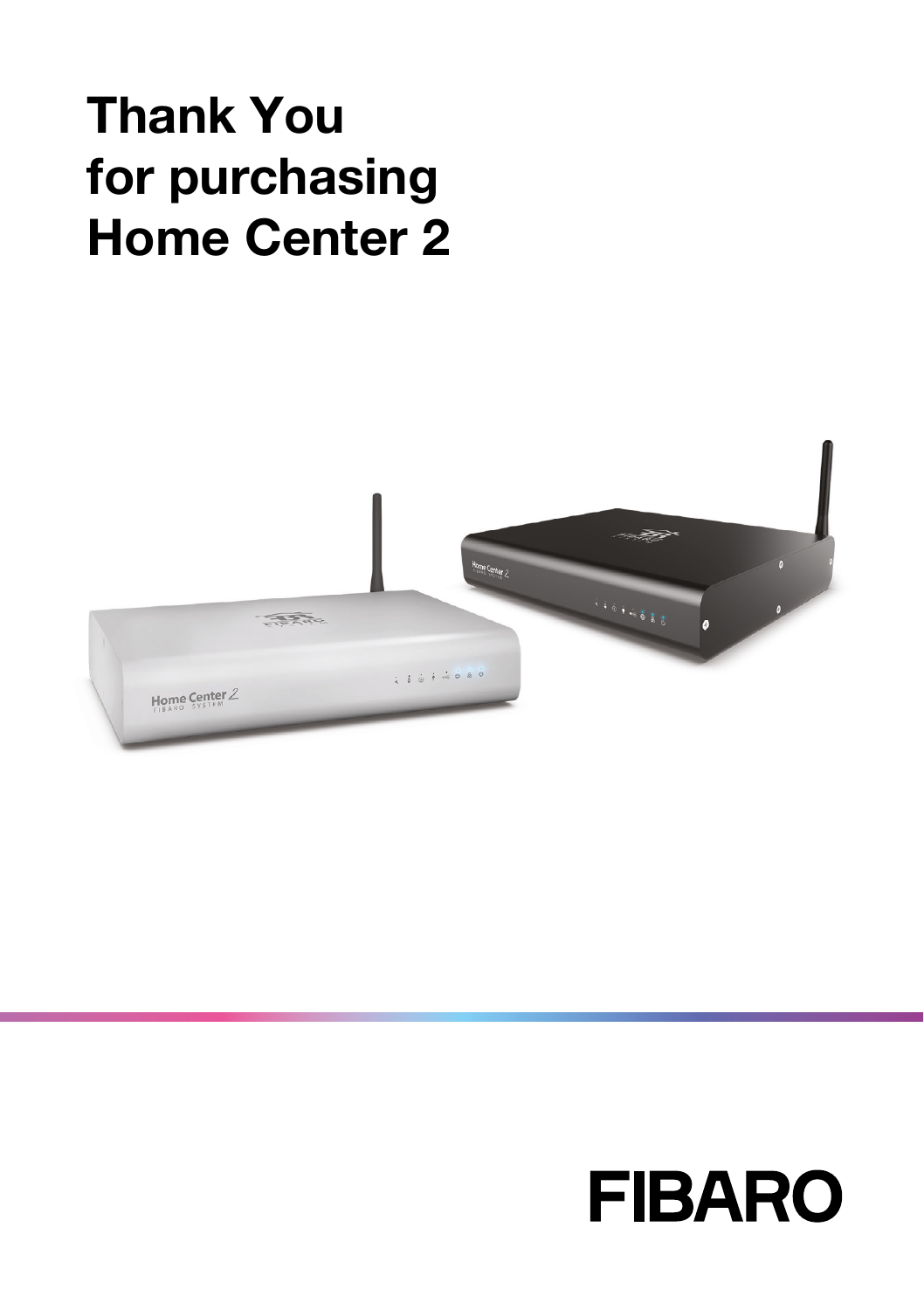

For more information, visit our website:<br>http://manuals.fibaro.com/home-center-2

# Menu in 1911.

| $\begin{picture}(180,10) \put(0,0){\vector(1,0){100}} \put(15,0){\vector(1,0){100}} \put(15,0){\vector(1,0){100}} \put(15,0){\vector(1,0){100}} \put(15,0){\vector(1,0){100}} \put(15,0){\vector(1,0){100}} \put(15,0){\vector(1,0){100}} \put(15,0){\vector(1,0){100}} \put(15,0){\vector(1,0){100}} \put(15,0){\vector(1,0){100}} \put(15,0){\vector(1,0){100}}$  |
|---------------------------------------------------------------------------------------------------------------------------------------------------------------------------------------------------------------------------------------------------------------------------------------------------------------------------------------------------------------------|
| $\begin{picture}(18,10) \put(0,0){\vector(1,0){100}} \put(15,0){\vector(1,0){100}} \put(15,0){\vector(1,0){100}} \put(15,0){\vector(1,0){100}} \put(15,0){\vector(1,0){100}} \put(15,0){\vector(1,0){100}} \put(15,0){\vector(1,0){100}} \put(15,0){\vector(1,0){100}} \put(15,0){\vector(1,0){100}} \put(15,0){\vector(1,0){100}} \put(15,0){\vector(1,0){100}} \$ |
|                                                                                                                                                                                                                                                                                                                                                                     |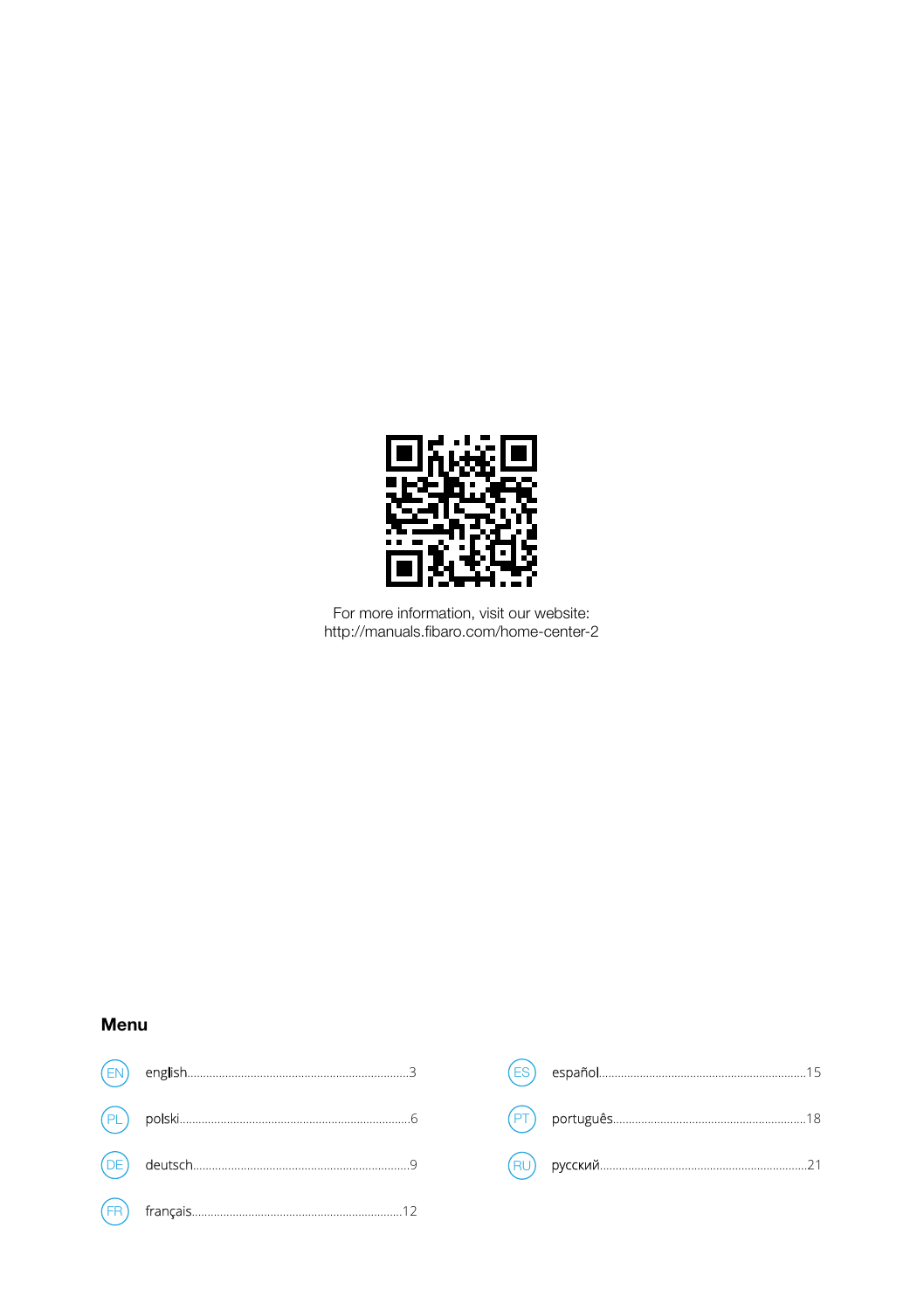

# 2. Take side panel off



# 3. Connect wires as shown on figure below



# 4. Connect Home Center 2

Connect power cable to the mains, and network cable to LAN socket in your router (Home Center 2 requires an outside router).

# LED Indicators



몼

LAN - HC2 connected to Ethernet INTERNET - HC2 connected to Internet



 $\circledR$ Z-WAVE - communication within Z-Wave network



RECOVERY - Recovery Mode active

# 5. Start Home Center 2

Start Home Center 2 with a POWER button and wait approx. 2 minutes for the device to start. Correct connection will be signalled by diodes 1, 2, 3 (see the glossary below).

.<br>EN



# 6. Log in to Home Center 2

Go to www.fibaro.com/support, then download and install FIBARO Finder designated for your operating system. Run the FIBARO Finder and click "Refresh". List of Home Center 2 available within your local network will appear.

Select Home Center 2 by recognizing it by its serial number (the number is on the plate on the bottom of the casing) and click "Connect". After successful connection login page will appear in the browser.

Choose your language, then log in with default credentials: Login: admin Password: admin

# 7. Download mobile app







LEARN MODE [blinking slowly] - new device being added to the Z-Wave network

LEARN MODE [blinking] - device being deleted from the Z-Wave network

LEARN MODE [blinking quickly] - device has been added/removed



UPDATE - New software version available for download

SERVICE - Software update in progress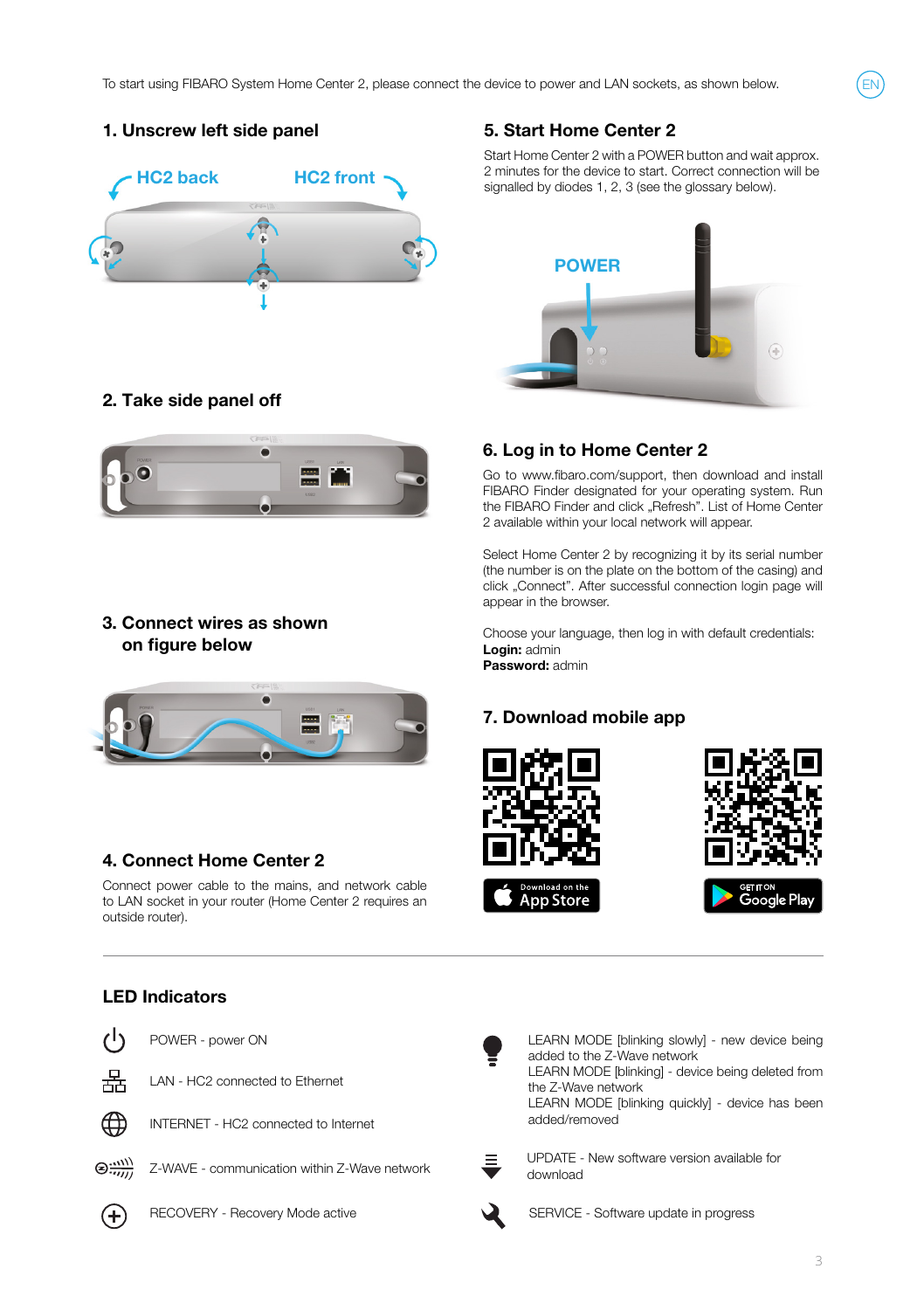### Back panel buttons



# POWER

- click to turn HC2 ON
- click (when HC2 ON) to reset the device<br>• press and hold for approx 10 seconds to • press and hold for approx 10 seconds to
- turn HC<sub>2</sub> OFF



#### **RECOVERY**

- Disconnect the power supply. Press and hold Recovery button when reconnecting the power supply (release the button after entering Recovery Mode)\*.
- click once entering Learn Mode (add new Z-Wave device),
- click twice entering Learn Mode (delete Z-Wave device),
- press and hold to set static IP: 192.168.81.1\*

\*Note: after setting static IP Home Center 2 will loose the router connection.

# Simplified EU declaration of conformity

Hereby, Fibar Group S.A. declares that the device is in compliance with Directive 2014/53/EU. The full text of the EU declaration of conformity is available at the following internet address: www.manuals. fibaro.com



use only. Do not use outside!

### WEEE Directive Compliance



Device labelled with this symbol should not be disposed with other household wastes. It shall be handed over to the applicable collection point for the recycling of waste electrical and electronic equipment.

| <b>Technical data</b>                |                                                                                                                     |
|--------------------------------------|---------------------------------------------------------------------------------------------------------------------|
|                                      |                                                                                                                     |
| Power supply:                        | 12V DC (included)                                                                                                   |
| Network interface:                   | 10/100/1000 Base-T (Gigabit) Ethernet (RJ-45)                                                                       |
| Radio protocol:                      | 7-Wave                                                                                                              |
| Radio frequency:                     | 868.42/868.40 MHz EU; 908.42/908.40 MHz US<br>919.82/919.80 MHz HK<br>921.42/921.40 MHz ANZ<br>869.02/869.00 MHz RU |
| Maximum transmit power:              | 0 <sub>dBm</sub>                                                                                                    |
| Range:                               | up to 30m<br>(depending on building structure)                                                                      |
| Operating temperature:               | $10-40^{\circ}$ C                                                                                                   |
| Dimensions $(W \times D \times H)$ : | 225 x 185 x 44 mm                                                                                                   |
| Conformity with EU directives:       | RFD 2014/53/FU<br>RoHS 2011/65/FU                                                                                   |
|                                      |                                                                                                                     |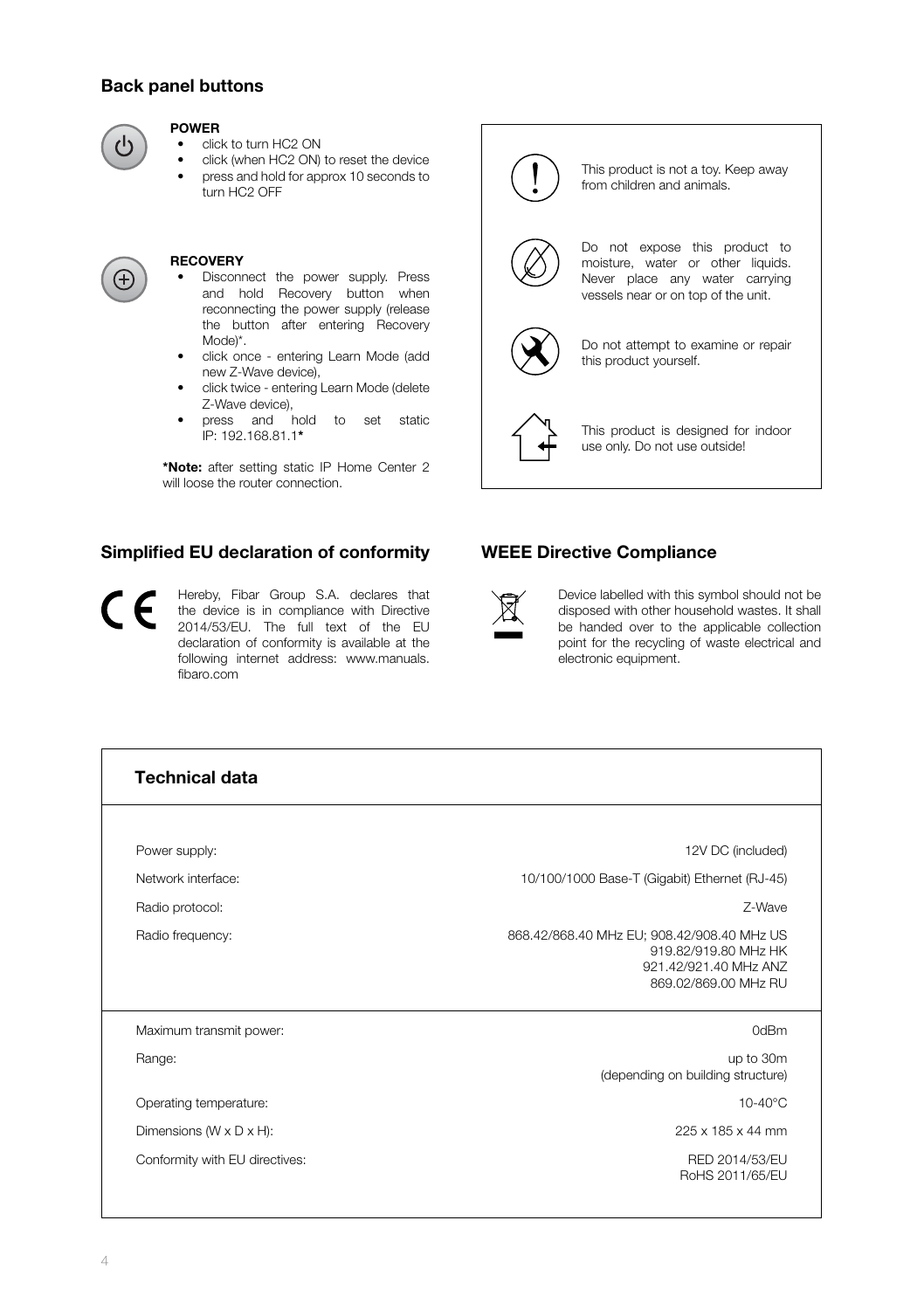### Guarantee terms and conditions

- 1. FIBAR GROUP S.A. with its registered office in Poznan, ul. Lotnicza 1, 60-421 Poznań, entered into the Register of Entrepreneurs of the National Court Register maintained by the District Court for Poznań-Nowe Miasto and Wilda in Poznań, VIII Commercial Division of the National Court Register (KRS) under number: 553265, NIP 7811858097, REGON: 301595664, share capital PLN 1,182,100 paid in full, other contact information is available at: www.fibaro.com (hereinafter "the Manufacturer") guarantees that the device sold (hereinaftr: "the Device" is free from material and manufacturing defects.
- 2. The Manufacturer shall be responsible for malfunctioning of the Device resulting from physical defects inherent in the Device that cause its operation to be incompatible with the specifications within the period of:

• 24 months from the date of purchase by the consumer,

• 12 months from the date of purchase by a business customer (the consumer and business customer are further collectively referred to as "Customer").

- 3. The Manufacturer shall remove any defects revealed during the guarantee period, free of charge, by repairing or replacing (at the sole discretion of the Manufacturer) the defective components of the Device with new or regenerated components. The manufacturer reserves the right to replace the entire Device with a new or regenerated device. The Manufacturer shall not refund money paid for the device.
- 4. Under special circumstances, the Manufacturer may replace the Device with a different device most similar in technical characteristics.
- 5. Only the holder of a valid guaranty document shall be entitled to make claims under guarantee.<br>Before making a comple
- 6. Before making a complaint, the Manufacturer recommends using the telephone or online support available at https://www.fibaro.com/support/.
- 7. In order to make a complaint, the Customer should contact the Manufacturer via the email address given at https://www.fibaro.com/support/.
- 8. After the complaint has been properly filed, the Customer will receive contact details for the Authorized Guarantee Service ("AGS"). The customer should contact and deliver the Device to AGS. Upon receipt of the Device, the manufacturer shall inform the Customer of the return merchandise authorization number (RMA).
- 9. Defects shall be removed within 30 days from the date of delivering the Device to AGS. The guarantee period shall be extended by the time in which the Device was kept by AGS.
- 10. The faulty device shall be provided by the Customer with complete standard equipment and documents proving its purchase.
- 11. The cost of transporting the Device in the territory of the Republic of Poland shall be covered by the Manufacturer. The costs of the Device transport from other countries shall be covered by the Customer. For unjustified complaints, AGS may charge the Customer with costs related to the case.

12. AGS shall not accept a complaint claim when:

• the Device was misused or the manual was not observed,

• the Device was provided by the Customer incomplete, without accessories or nameplate,

• it was determined that the fault was caused by other reasons than a material or manufacturing defect of the Device

• the guarantee document is not valid or there is no proof of purchase,

13. The guarantee shall not cover:

• mechanical damages (cracks, fractures, cuts, abrasions, physical deformations caused by impact, falling or dropping the device or other object, improper use or not observing the operating manual);

• damages resulting from external causes, e.g.: flood, storm, fire, lightning, natural disasters, earthquakes, war, civil disturbance, force majeure, unforeseen accidents, theft, water damage, liquid leakage, battery spill, weather conditions, sunlight, sand, moisture, high or low temperature, air pollution;

• damages caused by malfunctioning software, attack of a computer virus, or by failure to update the software as recommended by the Manufacturer;

• damages resulting from: surges in the power<br>and/or telecommunication network improper and/or telecommunication network, connection to the grid in a manner inconsistent with the operating manual, or from connecting other devices not recommended by the Manufacturer.

• damages caused by operating or storing the device in extremely adverse conditions, i.e. high humidity, dust, too low (freezing) or too high ambient temperature. Detailed permissible conditions for operating the Device are defined in the operating manual;

• damages caused by using accessories not recommended by the Manufacturer

• damages caused by faulty electrical installation of the Customer, including the use of incorrect fuses;

• damages caused by Customer's failure to provide maintenance and servicing activities defined in the operating manual;

• damages resulting from the use of spurious spare parts or accessories improper for given model, repairing and introducing alterations by unauthorized persons;

• defects caused by operating faulty Device or accessories.

- 14. The guarantee shall not cover natural wear and tear of the Device and its components listed in the operating manual and in technical documentation as such elements have a defined operational life.
- 15. The Device Guarantee shall not exclude, limit or suspend the Customer's warranty rights.
- 16. The Manufacturer shall not be liable for damages to property caused by defective device. The Guarantor shall not be liable for indirect, incidental, special, consequential or punitive damages, or for any damages, including, inter alia, loss of profits, savings, data, loss of benefits, claims by third parties and any other damages arising from or related to the use of the Device.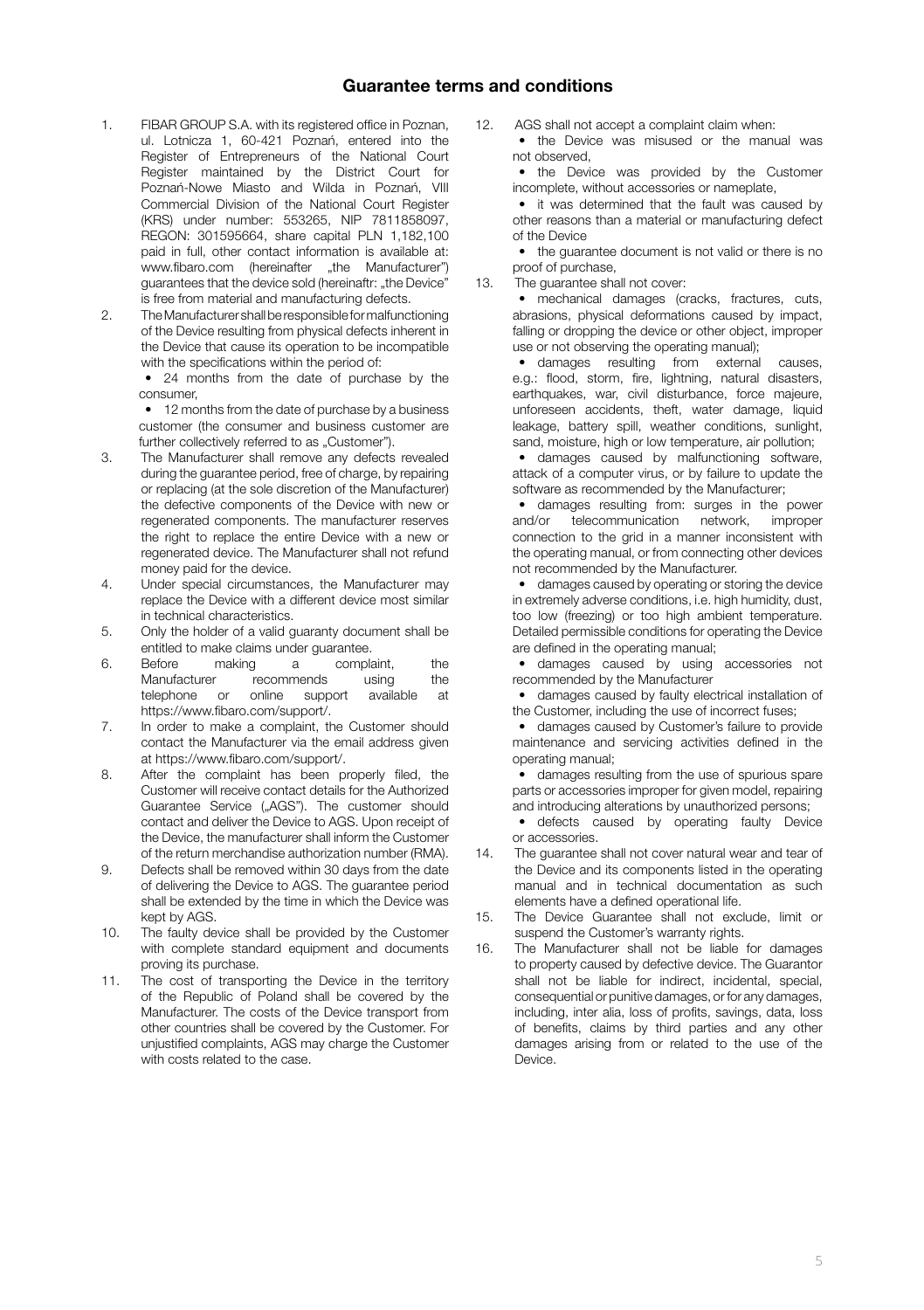### 1. Odkręć śrubki z lewej strony obudowy



# 2. Zdejmij zaślepkę

.<br>PL



### 3. Podłącz przewody jak na poniższej ilustracii



### 4. Podłącz centralę

Podłącz centralę (Home Center 2) do sieci elektrycznej oraz podłącz przewód sieciowy do gniazda LAN w swoim routerze.

# 5. Uruchom centralkę

Uruchom centralkę przyciskiem POWER i odczekaj 2 minuty aż urządzenie będzie gotowe do pracy. Prawidłowe podłączenie centrali sygnalizują diody 1, 2 i 3 (patrz na spis diód sygnalizacyjnych).



# 6. Zaloguj się do centrali

Wejdź na stronę www.fibaro.com/support, następnie ściągnij i zainstaluj FIBARO Finder przeznaczony dla Twojego systemu operacyjnego. Uruchom FIBARO Finder i kliknij "Odśwież". W oknie programu pojawi się lista central dostępnych w Twojej sieci lokalnej. Wybierz centralę rozpoznając ją po numerze seryjnym (numer umieszczony jest na tabliczce na spodzie obudowy) i kliknij "Połącz". Po poprawnym połączeniu w oknie przeglądarki wyświetli się strona logowania.

Wybierz język, następnie zaloguj się za pomocą domyślnego loginu i hasła: Login: admin Hasło: admin

# 7. Ściągnij aplikację mobilną





### Diody sygnalizacyjne

do sieci Internet

داء POWER [świeci] - Zasilanie [włączone]



LAN [świeci] - Centrala jest podłączona



do sieci Ethernet INTERNET [świeci] - Centrala ma dostęp



Z-WAVE [świeci] - Komunikacja z siecią Z-WAVE



RECOVERY [świeci] - Tryb Recovery jest aktywny



LEARN MODE [wolno mruga] - Urządzenie jest dodawane

LEARN MODE [mruga] - Urządzenie jest usuwane LEARN MODE [szybko mruga] - Urządzenie zostało Dodane / Usuniete



UPDATE [mruga] - Dostępna jest aktualizacja oprogramowania

SERVICE [mruga] - Trwa proces aktualizacji oprogramowania.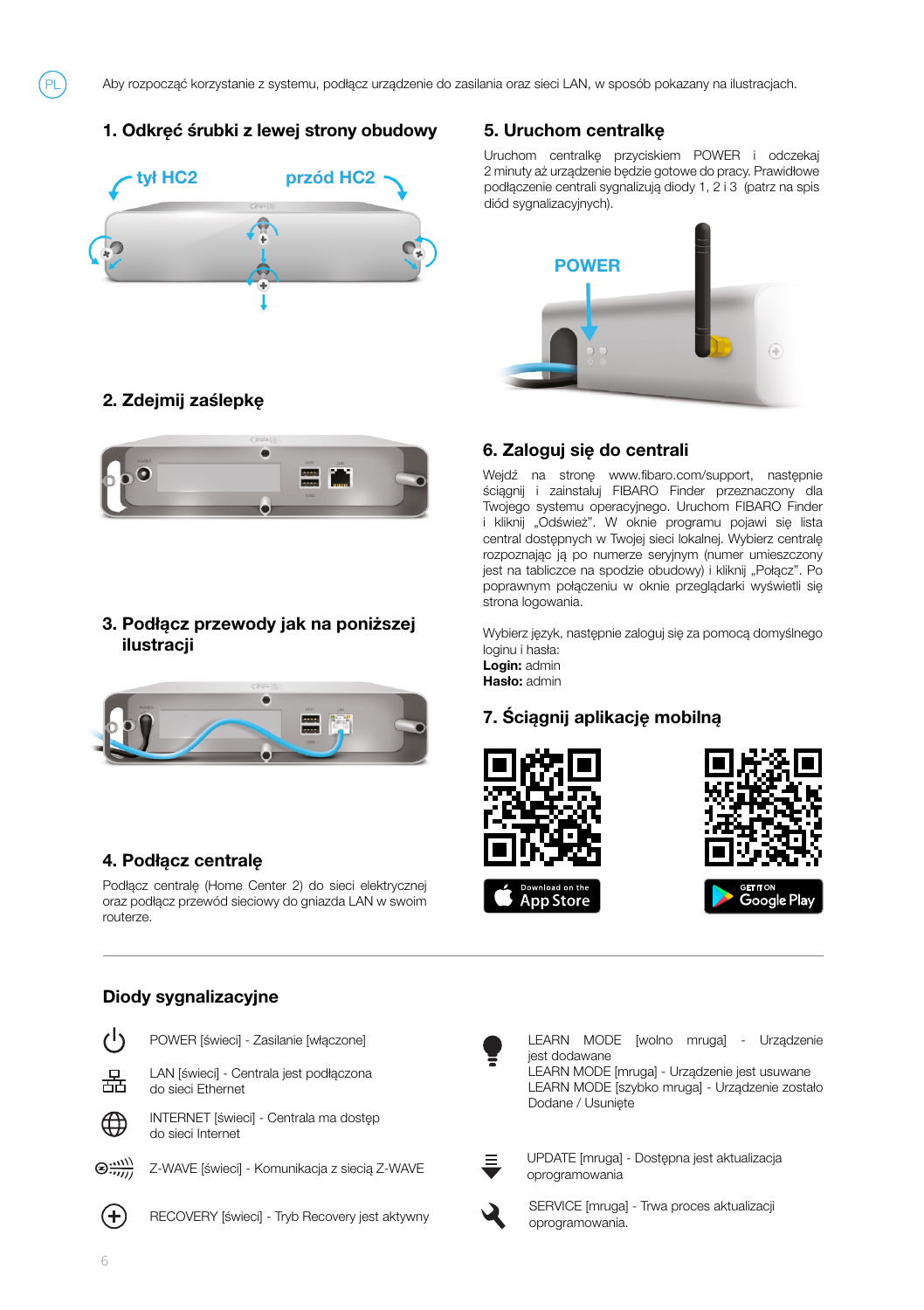# Tylne przyciski



# PRZYCISK POWER

- KLIKNIJ by włączyć centralę.<br>• KLIKNIJ (gdy centrale jest wł
- KLIKNIJ (gdy centrala jest włączona) by zrestartować centralę.
- TRZYMAJ by wyłączyć centralę (ok.10s)



#### TRYB RECOVERY

- Aby wprowadzić urządzenie w Tryb Recovery, odłącz centralę od zasilania i przytrzymaj przycisk Learn Mode podłączając ją ponownie\*.
- kliknij raz by wejść w tryb Learn Mode (dodawanie urządzenia).
- kliknij dwa razy by wejść w tryb Learn Mode (usuwanie urządzenia).
- przytrzymaj by ręcznie ustawić statyczny adres IP: 192.168.81.1\*

\*Uwaga: połączenie z routerem zostanie przerwane.

# Uproszczona deklaracja zgodności UE

Fibar Group S.A. niniejszym oświadcza, że urządzenie jest zgodne z dyrektywą 2014/53/ EU. Pełny tekst deklaracji zgodności UE jest dostępny pod następującym adresem internetowym: www.manuals.fibaro.com



Ten produkt nie jest zabawką. Trzymać poza zasięgiem dzieci i zwierząt.



Nie wystawiać urządzenia na działanie wilgoci, wody lub innych cieczy. Nie stawiać płynów w pobliżu urządzenia lub na nim.



Nie należy podejmować prób samodzielnego rozbierania, napraw lub modyfikacji urządzenia.



Ten produkt jest przeznaczony wyłącznie do użytku wewnątrz pomieszczeń. Nie używać na zewnątrz!

# Zgodność z dyrektywą WEEE

Urządzenia oznaczonego tym symbolem nie należy utylizować lub wyrzucać wraz z odpadami komunalnymi. Obowiązkiem użytkownika jest dostarczenie zużytego urządzenia do wyznaczonego punktu recyklingu.

| Dane techniczne               |                                                                                                                     |
|-------------------------------|---------------------------------------------------------------------------------------------------------------------|
|                               |                                                                                                                     |
| Zasilanie:                    | 12V DC (w zestawie)                                                                                                 |
| Interfejs sieciowy:           | 10/100/1000 Base-T (Gigabit) Ethernet (RJ-45)                                                                       |
| Protokół radiowy:             | 7-Wave                                                                                                              |
| Częstotliwośc radiowa:        | 868.42/868.40 MHz EU; 908.42/908.40 MHz US<br>919.82/919.80 MHz HK<br>921.42/921.40 MHz ANZ<br>869.02/869.00 MHz RU |
| Maksymalna moc nadawania:     | 0 <sub>dBm</sub>                                                                                                    |
| Zasięg:                       | $do$ 30 $m$<br>(zależne od konstrukcji budynku)                                                                     |
| Temperatura pracy:            | $10-40^{\circ}$ C                                                                                                   |
| Wymiary (szer. x gł. x wys.): | 225 x 185 x 44 mm                                                                                                   |
| Zgodność z dyrektywami:       | RFD 2014/53/FU<br>RoHS 2011/65/FU                                                                                   |
|                               |                                                                                                                     |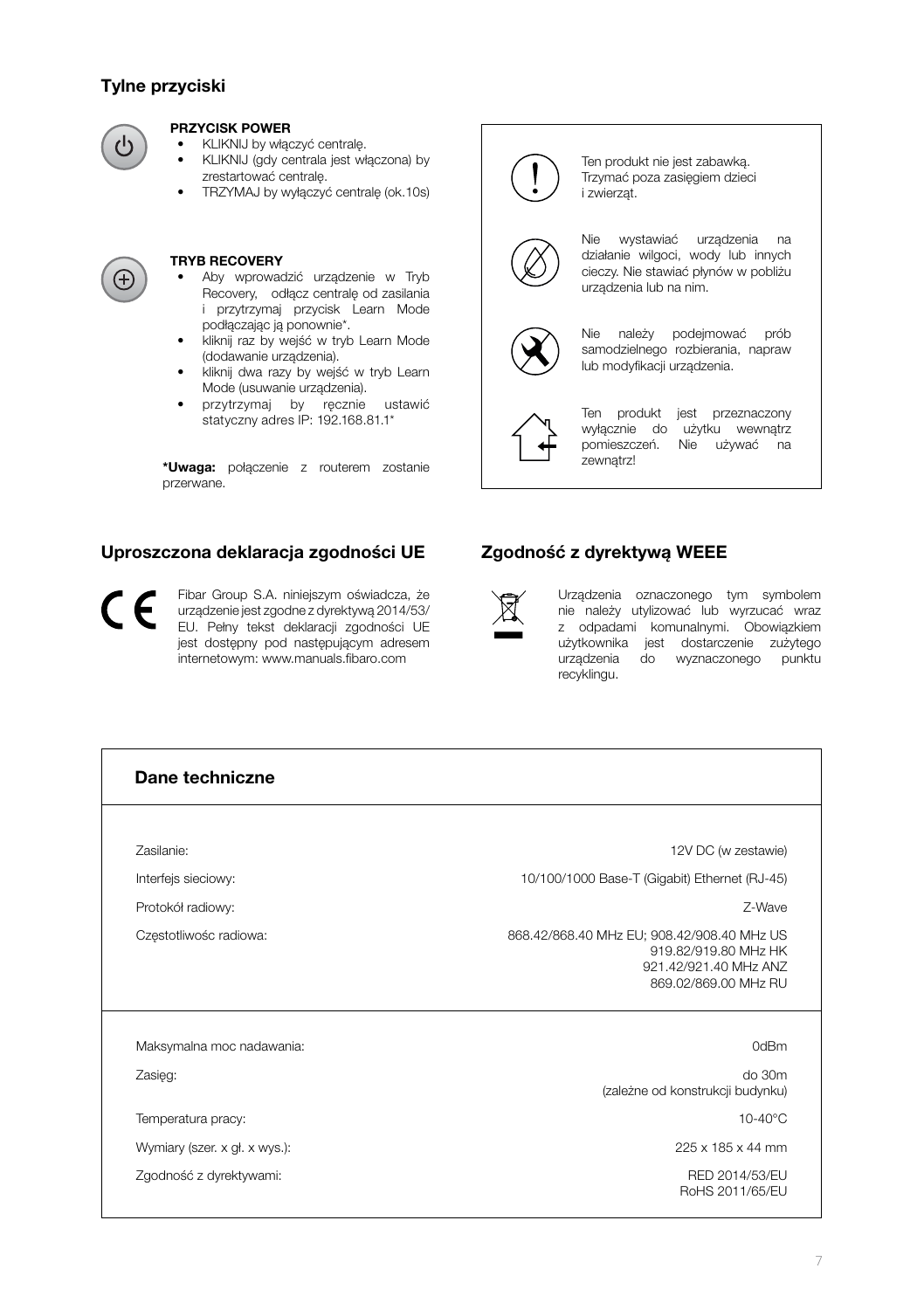- 1. FIBAR GROUP S.A. z siedzibą w Poznaniu, ul. Lotnicza 1, 60-421 Poznań, wpisana do rejestru przedsiębiorców Krajowego Rejestru Sądowego prowadzonego przez Sąd Rejonowy Poznań-Nowe Miasto i Wilda w Poznaniu, VIII Wydział Gospodarczy KRS pod numerem: 553265, NIP 7811858097, REGON: 301595664, kapitał zakładowy 1.182.100 zł, wpłacony w całości, pozostałe dane kontaktowe dostępne są pod adresem: www.fibaro.com (dalej: "Producent") udziela gwarancji, że sprzedawane urządzenie ("Urządzenie") wolne jest od wad materiału i wykonania.
- 2. Producent odpowiada za wadliwe działanie Urządzenia wynikające z wad fizycznych tkwiących w Urządzeniu powodujących jego funkcjonowanie niezgodne ze specyfikacją Producenta w okresie:
	- 24 miesiące od daty zakupu przez konsumenta,

• 12 miesięcy od daty zakupu przez klienta biznesowego (konsument i klient biznesowy są dalej łacznie zwani "Klientem").

- 3. Producent zobowiązuje się do bezpłatnego usunięcia wad ujawnionych w okresie gwarancji poprzez dokonanie naprawy albo wymiany (według uznania Producenta) wadliwych elementów Urządzenia na części nowe lub regenerowane. Producent zastrzega sobie prawo do wymiany całego Urządzenia na nowe lub regenerowane. Producent nie zwraca pieniędzy za zakupione Urządzenie.
- 4. W szczególnych sytuacjach, Producent może wymienić Urządzenie na inne o najbardziej zbliżonych parametrach technicznych.
- 5. Jedynie posiadacz ważnego dokumentu gwarancyjnego może zgłaszać roszczenia z tytułu gwarancji.
- 6. Przed dokonaniem zgłoszenia reklamacyjnego Producent rekomenduje skorzystanie z telefonicznej lub internetowej pomocy technicznej dostępnej pod adresem https://www.fibaro.com/support/.
- 7. W celu złożenia reklamacji Klient powinien skontaktować się z Producentem poprzez adres e-mail wskazany na stronie https://www.fibaro.com/support/.
- 8. Po prawidłowym zgłoszeniu reklamacji, Klient otrzyma dane kontaktowe do Autoryzowanego Serwisu Gwarancyjnego ("ASG"). Klient powinien skontaktować się i dostarczyć Urządzenie do ASG. Po otrzymaniu Urządzenia Producent poinformuje Klienta o numerze zgłoszenia (RMA).
- 9. Wady zostaną usunięte w ciągu 30 dni, licząc od daty dostarczenia Urządzenia do ASG. Okres trwania gwarancji ulega przedłużeniu o czas, w którym Urządzenie było do dyspozycji ASG.
- 10. Reklamowane Urządzenie winno być udostępnione przez Klienta wraz z kompletnym wyposażeniem standardowym i dokumentami potwierdzającymi jego zakup.
- 11. Koszty transportu reklamowanego Urządzenia na terytorium Rzeczpospolitej Polskiej będą pokrywane przez Producenta. W przypadku transportu Urządzenia z pozostałych krajów koszty transportu będą pokrywane przez Klienta. W przypadku nieuzasadnionego zgłoszenia reklamacyjnego, ASG ma prawo obciążyć Klienta kosztami związanymi z wyjaśnieniem sprawy.
- 12. ASG odmawia przyjęcia reklamacji w przypadku: • stwierdzenia użytkowania Urządzenia niezgodnie z przeznaczeniem i instrukcją obsługi,
	- udostępnienia przez Klienta Urządzenia

niekompletnego, bez osprzętu, bez tabliczki znamionowej,

• stwierdzenia przyczyny usterki innej niż wada

materiałowa bądź produkcyjna tkwiąca w Urządzeniu, • nieważnego dokumentu gwarancyjnego oraz braku

- dowodu zakupu.
- 13. Gwarancia jakości nie obejmuje:

• uszkodzeń mechanicznych (pęknięcia, złamania, przecięcia, przetarcia, fizyczne odkształcenia spowodowane uderzeniem, upadkiem bądź zrzuceniem na Urządzenie innego przedmiotu lub eksploatacją niezgodną z przeznaczeniem Urządzenia określonym w instrukcji obsługi);

• uszkodzeń wynikłych z przyczyn zewnętrznych np.: powodzi, burzy, pożaru, uderzenia pioruna, klęsk żywiołowych, trzęsienia ziemi, wojny, niepokojów społecznych, siły wyższej, nieprzewidzianych wypadków, kradzieży, zalania cieczą, wycieku baterii, warunków pogodowych; działania promieni słonecznych, piasku, wilgoci, wysokiej lub niskiej temperatury, zanieczyszczenia powietrza;

• uszkodzeń spowodowanych przez nieprawidłowo działające oprogramowanie, na skutek ataku wirusa komputerowego, bądź nie stosowanie aktualizacji oprogramowania zgodnie z zaleceniami Producenta;

• uszkodzeń wynikłych z: przepięć w sieci energetycznej lub/i telekomunikacyjnej lub z podłączenia do sieci energetycznej w sposób niezgodny z instrukcją obsługi lub z powodu przyłączenia innych produktów, których podłączanie nie jest zalecane przez Producenta;

• uszkodzeń wywołanych pracą bądź składowaniem Urządzenia w skrajnie niekorzystnych warunkach tzn. dużej wilgotności, zapyleniu, zbyt niskiej (mróz) bądź zbyt wysokiej temperaturze otoczenia. Szczegółowe warunki, w jakich dopuszczalne jest użytkowanie Urządzenia określa instrukcja obsługi;

• uszkodzeń powstałych na skutek wykorzystywania akcesoriów niezalecanych przez Producenta;

• uszkodzeń spowodowanych wadliwą instalacją elektryczną użytkownika, w tym zastosowaniem niewłaściwych bezpieczników;

• uszkodzeń wynikłych z zaniechania przez Klienta czynności konserwacyjnych i obsługowych przewidzianych w instrukcji obsługi;

• uszkodzeń wynikłych zestosowania nieoryginalnych, niewłaściwych dla danego modelu części zamiennych i wyposażenia, wykonywaniem napraw i przeróbek przez osoby nieupoważnione;

• usterek powstałych wskutek kontynuowania pracy niesprawnym Urządzeniem czy osprzętem.

14. Gwarancja nie obejmuje naturalnego zużycia elementów Urządzenia oraz innych części wymienionych w instrukcji użytkowania oraz dokumentacji technicznej posiadających określony czas działania.

15. Gwarancja na Urządzenie nie wyłącza, nie ogranicza ani nie zawiesza uprawnień Klienta wynikających z rękojmi.

16. Producent nie odpowiada za szkody w mieniu wyrządzone przez wadliwe Urządzenie. Producent nie ponosi odpowiedzialności za straty pośrednie, uboczne, szczególne, wynikowe lub za straty moralne, ani za szkody, w tym także między innymi za utracone korzyści, oszczędności, dane, utratę pożytków, roszczenia stron trzecich oraz inne szkody wynikające lub związane z korzystaniem z Urządzenia.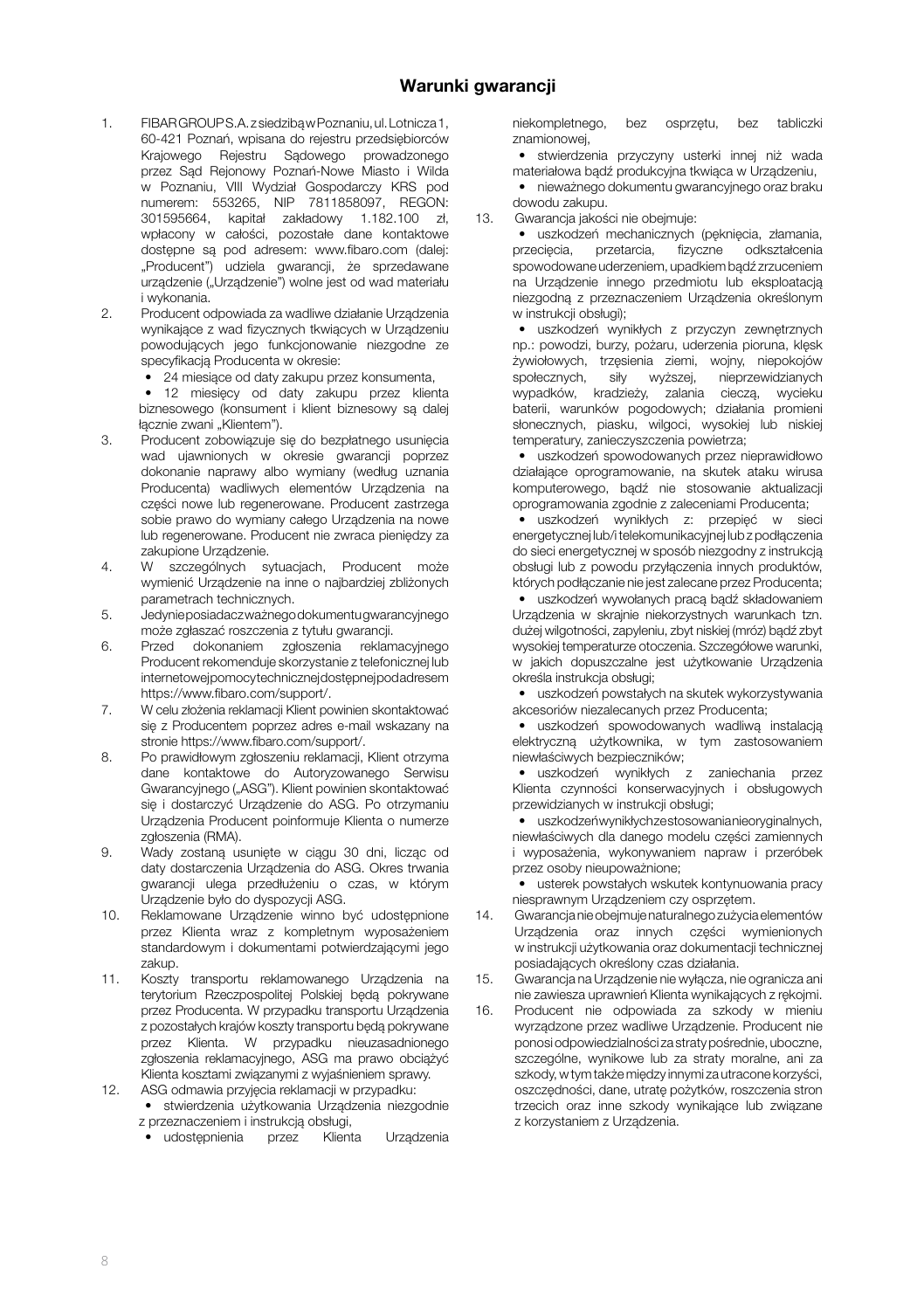

# 2. Nehmen Sie die Seitenwand ab.



# 3. Schließen Sie die Kabel an, wie in der Abbildung unten angezeigt



# 4. Schließen Sie das Home Center 2 an

Schließen Sie das Netzkabel an das Stromnetz und das Netzwerkkabel an die LAN-Buchse Ihres Routers an (Home Center 2 benötigt einen externen Router).

# LED Anzeigen

POWER - eingeschalten







INTERNET - HC2 mit Internet verbunden



Z-WAVE - Kommunikation über das Z-Wave Netzwerk



RECOVERY - Wiederherstellungsmodus aktiv

# 5. Starten Sie das Home Center 2

Starten Sie Home Center 2 mit einem Netzschalter und warten Sie ca. 2 Minuten, bis das Gerät gestartet wird. Die korrekte Verbindung wird durch Dioden 1, 2, 3 signalisiert (siehe Glossar unten).

.<br>DF



# 6. Loggen Sie sich im Home Center 2 ein

Führen Sie den FIBARO-Finder aus und klicken Sie auf "Aktualisieren". Die Liste der in Ihrem lokalen Netzwerk verfügbaren Home Center 2 wird angezeigt. Wählen Sie das entsprechende Home Center 2 mittels Vergleich der Seriennummer (die Zahl finden Sie auf der Gehäuseunterseite) und klicken Sie auf "verbinden". Nach erfolgreicher Anmeldung erscheint die Login-Seite im Browser.

Wählen Sie Ihre Sprachversion, dann melden Sie sich mit Standardanmeldeinformationen an: Login: admin Kennwort: admin

# 7. Laden Sie die Handy-App herunter







LEARN MODE [langsam blinkend] - neues Gerät wird dem Z-Wave Netzwerk hinzugefügt LEARN MODE [blinkend] - Gerät wird aus dem Z-Wave Netzwerk gelöscht LEARN MODE [blinkt schnell] - Gerät wurde

hinzugefügt / entfernt

UPDATE - Neue Softwareversion zum Download verfügbar

SERVICE - Software-Update läuft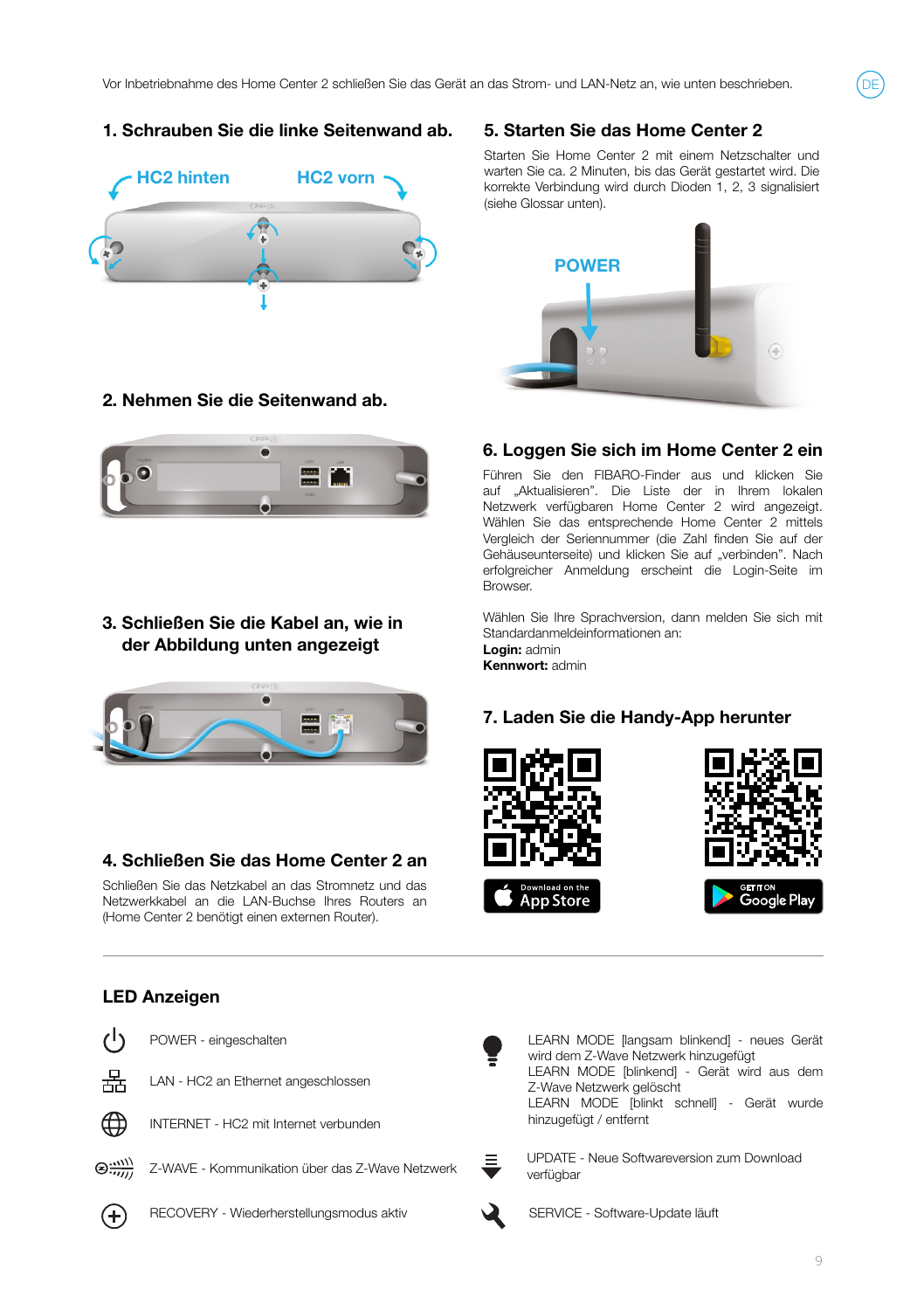# Schaltflächen auf der Rückseite



# POWER

- Klicken, um HC2 einzuschalten
- Klicken (wenn HC2 an), um das Gerät zurückzusetzen
- Drücken und halten für ca. 10 Sekunden, um HC2 auszuschalten



#### WIEDERHERSTELLUNG

- Trennen Sie die Stromversorgung. Halten Sie die Wiederherstellungs-<br>(RECOVERY)-Taste gedrückt. (RECOVERY)-Taste während Sie die Stromversorgung wieder anschließen (lassen Sie die Taste los, nachdem Sie den Wiederherstellungsmodus eingegeben haben)\*.
- Einmal klicken zum Übergang in den Lernmodus (Für das Hinzufügen neuer Z-Wave-Geräte),
- Zweimal klicken zum Übergang in den Lernmodus (Für das Löschen von Z-Wave-Geräte),
- drücken und halten, um statische IP zu setzen: 192.168.81.1\*

\*HINWEIS: Nach dem Einstellen der statischen IP-Adresse verliert das Home Center 2 die Verbindung zum Router.

### WEEE-Richtlinie



Das mit diesem Symbol gekennzeichnete Gerät darf nicht mit anderen Haushaltsabfällen entsorgt werden. Das Gerät muss stattdessen bei einer Recyclingstelle für Elektro- und Elektronik-Altgeräte abgegeben werden.



# Vereinfachte EU-konformitätserklärung

Hiermit erklärt Fibar Group S.A., dass sich  $\epsilon$ das Gerät Radiolan in Übereinstimmung it den grundlegenden Anforderungen und den übrigen einschlägigen Bestimmungen der Richtlinie 2014/53/EU befindet. Der vollständige Text der EU-Konformitätserklärung ist unter der folgenden Internetadresse verfügbar: www.manuals.fibaro.com

| <b>Technische Daten</b>           |                                                                                                                     |  |
|-----------------------------------|---------------------------------------------------------------------------------------------------------------------|--|
|                                   |                                                                                                                     |  |
| Energieversorgung:                | 12V DC (enthalten)                                                                                                  |  |
| Netzwerkschnittstelle:            | 10/100/1000 Base-T (Gigabit) Ethernet (RJ-45)                                                                       |  |
| Funkprotokoll:                    | 7-Wave                                                                                                              |  |
| Radiofrequenz:                    | 868.42/868.40 MHz EU; 908.42/908.40 MHz US<br>919.82/919.80 MHz HK<br>921.42/921.40 MHz ANZ<br>869.02/869.00 MHz RU |  |
| Maximale Sendeleistung:           | 0dBm                                                                                                                |  |
| Reichweite:                       | bis zu 30m<br>(je nach Beschaffenheit des Gebäudes)                                                                 |  |
| Betriebstemperatur:               | $10-40^{\circ}$ C                                                                                                   |  |
| Abmaße ( $W \times D \times H$ ): | 225 x 185 x 44 mm                                                                                                   |  |
| Erfüllung der EU-Richtlinien:     | RFD 2014/53/FU<br>RoHS 2011/65/FU                                                                                   |  |
|                                   |                                                                                                                     |  |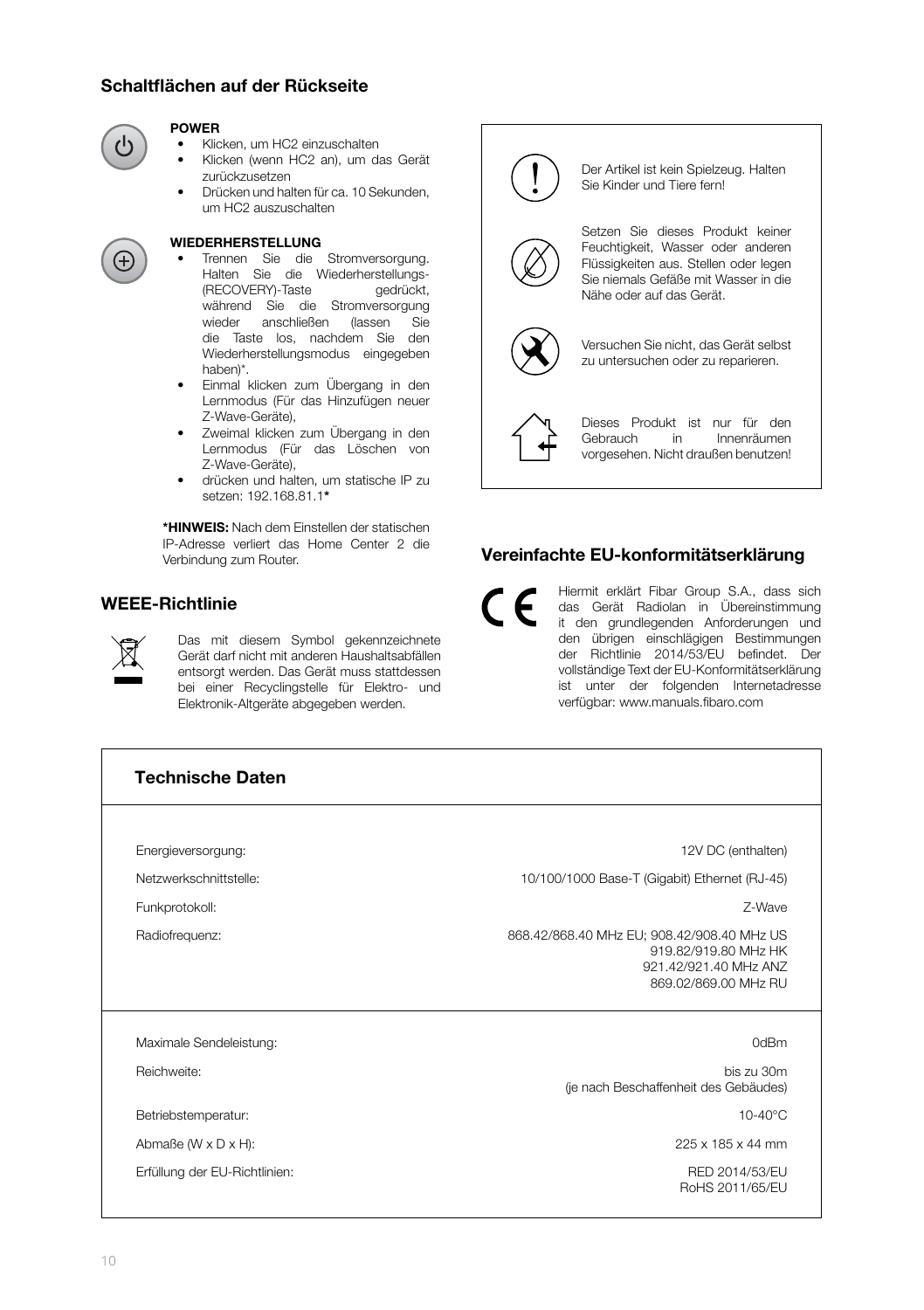### Garantiebedingungen

- 1. FIBAR GROUP S.A. mit Sitz in Poznań, ul. Lotnicza 1, 60-421 Poznań, eingetragen im Unternehmerregister des Nationalen Gerichtsregisters am Amtsgericht Poznań-Nowe Miasto und Wilda, 8. Wirtschaftsabteilung des Nationalen Gerichtsregisters unter der Nummer 553265, Steueridentifikationsnummer NIP 7811858097, statistische Nummer REGON: 301595664, Stammkapital 1.182.100 PLN, in voller Höhe eingezahlt, sonstige Kontaktangaben unter der Adresse www.fibaro.com (nachstehend: "Hersteller" genannt) erteilt Garantie, dass das verkaufte Gerät ("Gerät") frei von Material- und Ausführungsmängeln ist.
- 2. Der Hersteller haftet für fehlerhafte Funktionsweise des Geräts, die aus den im Gerät begründeten Sachmängeln resultiert, welche eine mit der Spezifikation des Herstellers nicht übereinstimmende Funktion des Geräts verursachen, in dem Zeitraum:
	- 24 Monate ab dem Kauftag bei den Verbrauchern,

• 1Monate ab dem Kauftag bei den Geschäftskunden (Verbraucher und Geschäftskunde werden nachstehend zusammen "Kunde" genannt).

- 3. Der Hersteller verpflichtet sich, die in dem Garantiezeitraum entdeckten Mängel kostenfrei zu beheben durch Reparatur oder Austausch der mangelhaften Bauteile des Geräts gegen neue bzw. aufgearbeitete Teile (nach Ermessen des Herstellers). Der Hersteller behält sich das Recht vor, das ganze Gerät gegen ein neues bzw. aufgearbeitetes Gerät auszutauschen. Der Hersteller erstattet den Kaufpreis für das Gerät nicht.
- 4. In besonderen Fällen kann der Hersteller das Gerät gegen ein neues mit sehr ähnlichen technischen Parametern austauschen.
- 5. Garantieansprüche dürfen nur durch Besitzer einer gültigen Garantie erhoben werden.
- 6. Vor der Reklamation empfiehlt der Hersteller, die unter https://www.fibaro.com/support/ bereitgestellte technischen Hilfe per Telefon bzw. Internet in Anspruch zu nehmen.
- 7. Um eine Reklamation zu erheben, soll der Kunde mit Hilfe der auf der Seite https://www.fibaro.com/support/ genannten E-Mail-Adresse mit dem Hersteller Kontakt aufnehmen. .
- 8. Nach der richtigen Reklamationserhebung bekommt der Kunde Kontaktangaben des Autorisierten Garantieservices ("ASG"). Der Kunde soll den ASG kontaktieren und das Gerät bei ASG abliefern. Nach Eingang des Geräts teilt der Hersteller dem Kunden die Reklamationsnummer (RMA) mit.
- 9. Die Mängel werden innerhalb von 30 Tagen ab der Lieferung des Geräts an ASG behoben. Der Garantiezeitraum wird um die Zeit verlängert, in der das Gerät ASG zur Verfügung stand.
- 10. Das reklamierte Gerät soll durch den Kunden mit vollständiger Standard-Ausrüstung und mit den Dokumenten, die dessen Einkauf nachweisen, geliefert werden.
- 11. Die Transportkosten des reklamierten Geräts auf dem Gebiet der Republik Polen werden vom Hersteller übernommen. Bei der Beförderung des Geräts aus sonstigen Ländern werden die Transportkosten vom Kunden übernommen. Im Fall einer unbegründeten Reklamation ist ASG berechtigt, den Kunden mit den Kosten zu belasten, die bei der Klärung der Sache angefallen sind.
- 12. ASG verweigert die Annahme der Reklamation in folgenden Fällen:

• wenn festgestellt wird, dass das Gerät nicht zweckgemäß und nicht gemäß der Bedienungsanleitung benutzt wurde,

• wenn der Kunde ein nicht komplettes Gerät, ohne Zubehör und ohne Typenschild bereitgestellt hat,

• wenn eine andere Defektursache als Materialmangel oder im Gerät begründeter Produktionsmangel festgestellt wird,

• wenn die Garantie ungültig ist oder kein Kaufbeleg vorliegt.

13. Folgendes wird von der Qualitätsgarantie nicht erfasst:

• mechanische Beschädigungen (Risse, Brüche, Schnitte, Scheuerstellen, physische Verformungen infolge von Schlag, Sturz oder Beschädigung des Geräts durch einen anderen Gegenstand bzw. infolge von Nutzung des Geräts, die dem in der Bedienungsanleitung bestimmten Zweck nicht entspricht);

• Beschädigungen, die durch externe Faktoren verursacht wurden, wie z.B. Hochwasser, Sturm, Feuerbrand, Blitzschlag, Naturkatastrophen, Erdbeben, Krieg, soziale Unruhen, höhere Gewalt, unvorhergesehene Unfälle, Diebstahl, Einwirkung von Flüssigkeit, Batterieleck, Wetterbedingungen, Einwirkung von Sonnenstrahlen, Sand, Feuchtigkeit, Hitze bzw. Kälte, Luftverschmutzung;

• Beschädigungen infolge von Softwarefehlern durch Infektion mit Computerviren bzw. Nichtanwendung<br>von Softwareaktualisierung entgegen den von Softwareaktualisierung entgegen den Herstelleranweisungen;

• Beschädigungen infolge von Überspannungen im Strom- und/oder Telekommunikationsnetz bzw. infolge eines mit der Bedienungsanleitung nicht übereinstimmenden Stromnetzanschlusses oder infolge vom Anschluss anderer Produkte, die vom Hersteller nicht empfohlen werden;

• Beschädigungen, die durch Betrieb oder Aufbewahrung des Geräts unter extrem ungünstigen Bedingungen verursacht wurden, d.h. bei hoher Feuchtigkeit, Staub, zu niedriger (Frost) oder zu hoher Umgebungstemperatur. Detaillierte Bedingungen, unter denen die Nutzung des Gerätes zulässig ist, bestimmt die Bedienungsanleitung;

• Beschädigungen infolge vom Einsatz von Zubehör, das vom Hersteller nicht empfohlen wird;<br>• Beschädigungen infolge

• Beschädigungen infolge von fehlerhafter Strominstallation des Nutzers, darunter vom Einsatz nicht geeigneter Sicherungen;

• Beschädigungen, die aus der Unterlassung der in der Bedienungsanleitung bestimmten Wartungs- und Servicemaßnahmen durch den Kunden resultieren;

• Beschädigungen infolge der Verwendung von nicht originalen und für das jeweilige Modell nicht geeigneten Ersatzteilen und Zubehör, sowie die infolge von Reparaturen und Modifikationen durch Unbefugte entstanden sind;

• Beschädigungen infolge von Fortsetzung der Arbeit unter Einsatz eines defekten Geräts bzw. Zubehörs.

- 14. Die Garantie erstreckt sich nicht auf natürliche Abnutzung von Bauteilen und anderen in der Bedienungsanleitung und der technischen Dokumentation genannten Teilen, die eine bestimmte Lebensdauer haben.
- 15. Durch die Garantie für das Gerät werden die aus der Gewährleistung resultierenden Ansprüche des Kunden weder ausgeschlossen noch beschränkt oder eingestellt.
- 16. Der Hersteller haftet für keine Vermögensschäden, die durch ein mangelhaftes Gerät verursacht wurden. Der Hersteller haftet für keine mittelbaren Schäden, Nebenschäden, besonderen Schäden, Folgeschäden sowie moralischen Schäden und Verluste, darunter auch insbesondere für keinen entgangenen Gewinn, keine verlorenen Ersparnisse, Daten und Vorteile, sowie für keine Ansprüche der Drittpersonen und keine andere Schäden, die aus der Nutzung des Geräts resultieren bzw. mit ihr verbunden sind.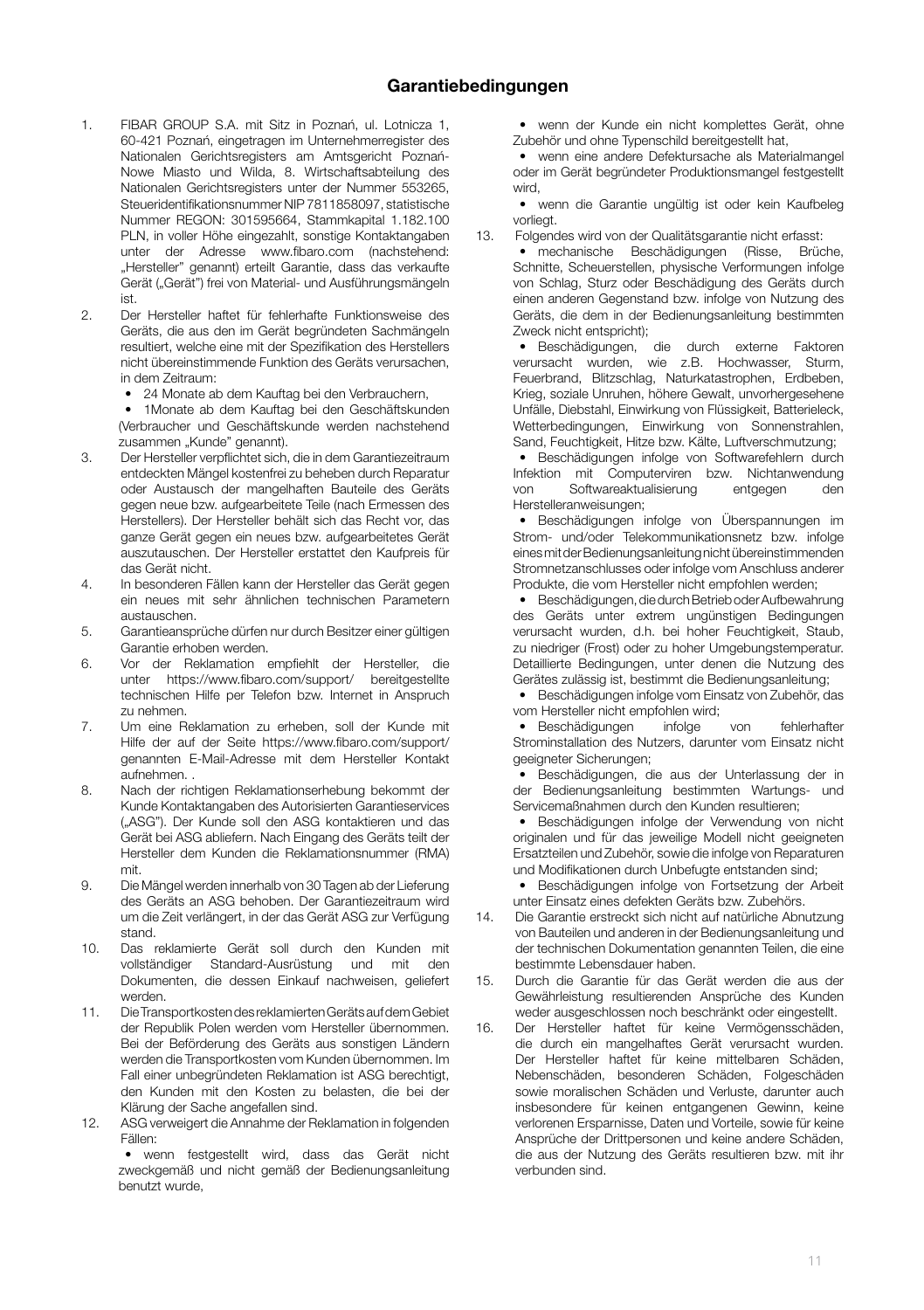Pour commencer à utiliser le Home Center 2 de Fibaro, merci de brancher l'appareil à une prise électrique et à un cable réseau, comme montré ci dessous.

### 1. Dévissez le panneau gauche

.<br>FR



# 2. Retirez la façade



# 3. Connectez les cables comme indiqué sur l'illustration



# 4. Connectez le Home Center 2

Branchez l'alimentation, puis le cable réseau à votre routeur (le Home Center 2 requiert un routeur internet).

# 5. Démarrez le Home Center 2

Démarrez le Home Center 2 grâce au bouton POWER et patientez environ 2 min le temps qu'il démarre. Une connexion correcte sera indiquée par les diodes 1, 2, 3 (cf. la légende plus bas).



# 6. Connexion au Home Center 2

Visitez www.fibaro.com/support, puis téléchargez et installez FIBARO Finder correspondant à votre système d'exploitation. Exécutez le Finder FIBARO et cliquez sur "Actualiser". La liste de Home Center 2 disponible dans votre réseau local apparaîtra. Sélectionnez Home Center 2 en le reconnaissant par son numéro de série (le numéro se trouve sur la plaque au bas du boîtier) et cliquez sur "Connect". La page de connexion apparaîtra dans le navigateur. Choisissez votre langue, puis connectez-vous avec les informations d'identification par défaut:

**Connexion: admin** Mot de passe: admin

# 7. Télécharger l'application mobile







# Voyants LED



ALIMENTATION – HC2 allumé



LAN – HC2 connecté au réseau



INTERNET – HC2 connecté à internet



Z-Wave – communication avec le réseau Z-wave



RECOVERY – Mode restauration activé

LEARN MODE [clignotement lent] – un nouveau périphérique peut être ajouté au réseau Z-wave LEARN MODE [clignotement] - le périphérique peut

être supprimé du réseau Z-wave LEARN MODE [clignotement rapide] - le périphérique a été ajouté / retiré



UPDATE - une mise à jour est disponible au téléchargement



SERVICE - Mise à jour en cours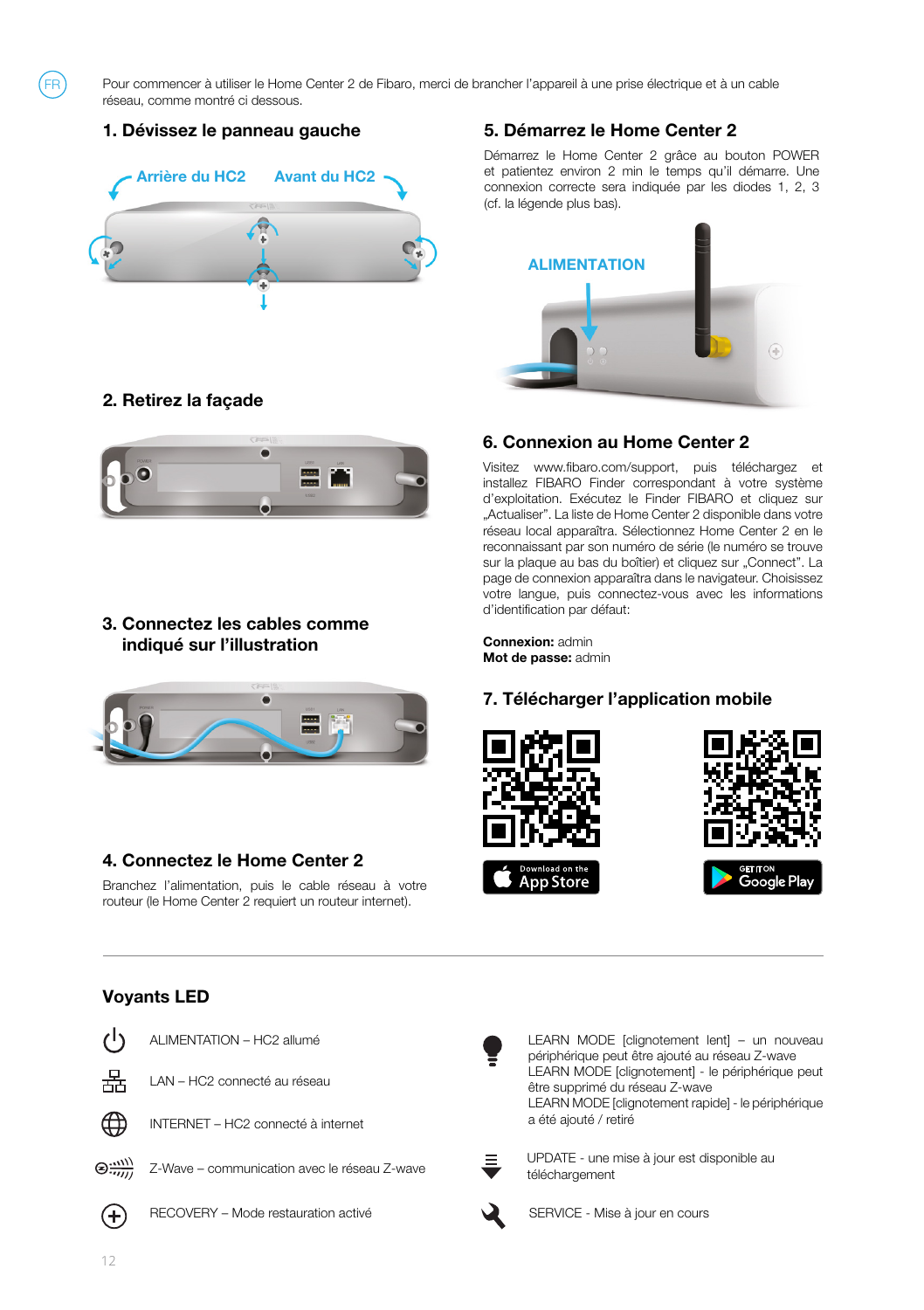### Panneau de contrôle arrière



# ALIMENTATION

- appuyez une fois pour allumer le HC2
- appuyez (quand le HC2 est allumé) pour redémarrer l'appareil
- tenez appuyé pour environ 10s pour éteindre le HC2 turn HC2



#### **RECUPERATION**

- Débranchez l'alimentation. Maintenez appuyé le bouton d'recuperation et rebranchez l'alimentation en même temps (relâchez le bouton une fois en mode Récupération)\*.
- appuyez une fois pour entrer en mode apprentissage (ajouter un nouveau périphérique Z-wave),
- appuyez deux fois pour entrer en mode apprentissage (supprimer un périphérique Z-wave),
- tenez appuyé pour fixer l'adresse IP statique à 192.168.81.1\*

\*Note: après avoir fixé l'adresse IP le Home Center 2 perdra sa connexion au routeur.

### Declaration UE de conformite simplifiee

Par la présente Fibar Group S.A. déclare que cet appareil est conforme aux exigences essentielles et aux autres dispositions pertinentes de la directive 2014/53/EU. Le texte complet de la déclaration UE de conformité est disponible à l'adresse internet suivante: www.manuals.fibaro.com



Ce produit est conçu pour une utilisation à l'intérieur seulement. Ne pas l'utiliser à l'extérieur!

# Conformité à la directive DEEE



Le dispositif étiqueté avec ce symbole ne doit pas être éliminé avec d'autres déchets ménagers. Il doit être remis au point de collecte applicable pour le recyclage des déchets d'équipements électriques et électroniques.

| Données techniques                    |                                                                                                                     |  |
|---------------------------------------|---------------------------------------------------------------------------------------------------------------------|--|
|                                       |                                                                                                                     |  |
| Alimentation:                         | 12V DC (inclus)                                                                                                     |  |
| Interface réseau:                     | 10/100/1000 Base-T (Gigabit) Ethernet (RJ-45)                                                                       |  |
| Protocole radio:                      | 7-Wave                                                                                                              |  |
| Radio fréquence:                      | 868.42/868.40 MHz EU; 908.42/908.40 MHz US<br>919.82/919.80 MHz HK<br>921.42/921.40 MHz ANZ<br>869.02/869.00 MHz RU |  |
| Puissance d'émission maximale:        | $0d$ Bm                                                                                                             |  |
| Portée:                               | jusqu'à 30 m<br>(selon la structure du bâtiment)                                                                    |  |
| Température de fonctionnement:        | 10-40°C                                                                                                             |  |
| Dimensions ( $W \times D \times H$ ): | 225 x 185 x 44 mm                                                                                                   |  |
| Conformité aux directives de l'UE:    | RFD 2014/53/FU<br>RoHS 2011/65/EU                                                                                   |  |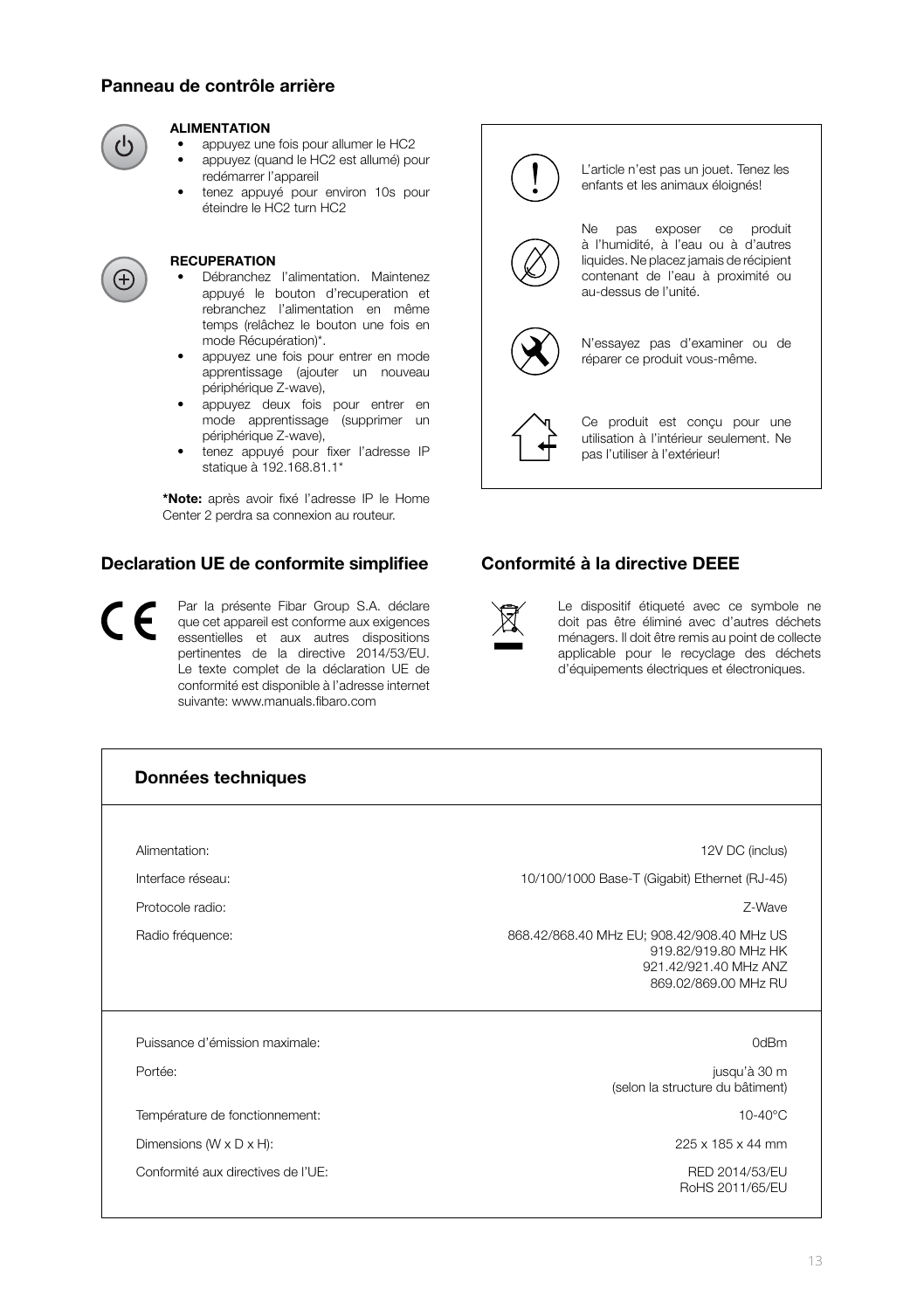### Conditions de garantie

- 1. FIBAR GROUP S.A. ayant son siège à Poznań ul. Lotnicza 1; 60-421 Poznań, immatriculée au Registre des entrepreneurs du Registre Judiciaire National tenu par Sąd Rejonowy [Tribunal de district] Poznań-Nowe Miasto i Wilda à Poznań, VIII Département Économique au numéro : 553265, No TVA 7811858097, REGON [SIRET] : 301595664, capital social de 1 182 100 PLN entièrement libéré, d'autres coordonnées sont disponibles au site www.fibaro.com (ci-après le "Fabricant") garantit que l'appareil vendu (l' "Appareil") est exempt de tout défaut de matériaux et de fabrication.
- 2. Le fabricant est responsable du fonctionnement défectueux de l'Appareil en raison de vices physiques de l'Appareil provoquant son fonctionnement non conforme à la spécification du Fabricant pendant la période de:

• 24 mois à compter de la date d'achat par le consommateur,

• 12 mois à compter de la date d'achat par l'entreprise, (le consommateur et l'entreprise sont ciaprès dénommés collectivement le "Client").

- 3. Le Fabricant s'engage à remédier gratuitement à tout défaut identifié au cours de la période de garantie par la réparation ou le remplacement (à la discrétion du Fabricant) des composants de l'Appareil défectueux par des pièces neuves ou remises à neuf. Le Fabricant se réserve le droit de remplacer tout l'Appareil par un autre, neuf ou remis à neuf. Fabricant ne rembourse pas le prix de l'Appareil acheté.
- 4. Dans des situations particulières, le Fabricant peut remplacer l'Appareil par un autre avec les paramètres techniques les plus similaires.
- 5. Seul le titulaire d'une garantie valide peut présenter des demandes de garantie.
- 6. Avant de faire une demande de garantie, le Fabricant vous recommande de profiter de l'assistance technique par téléphone ou en ligne, accessible sur le site https://www.fibaro.com/support/
- 7. Pour présenter la demande d'activation de garantie, le Client doit s'adresser au Fabricant par le courriel indiqué sur le site https://www.fibaro.com/support/.
- 8. Après la présentation de la demande d'activation de garantie valide, le Client recevra des informations de contact pour le Service de garantie autorisé ("SGA"). Le client doit s'adresser au SGA et y fournir l'Appareil. Après avoir obtenu l'Appareil, le Fabricant communiquera au Client le numéro d'application unique (RMA).
- 9. Les vices seront éliminés dans un délai de 30 jours à compter de la date de livraison de l'Appareil au SGA. La période de garantie est prolongée du temps pendant lequel le dispositif restait à la disposition du SGA.
- 10. L'appareil étant l'objet d'une réclamation doit être mis à disposition par le Client avec l'équipement standard complet et les documents confirmant son achat.
- 11. Les frais de transport de l'Appareil étant l'objet d'une réclamation sur le territoire polonais seront couverts par le Fabricant. Dans le cas du transport d'autres pays, les frais de transport seront à la charge du Client. Dans le cas d'une notification de la demande de réclamation injustifiée, le SGA a le droit de charger le Client des frais concernant l'explication de la question.
- 12. SGA refuse d'accepter une réclamation en cas de: • constatation de l'utilisation abusive et non conforme au mode d'emploi de l'Appareil,
	- mettre à disposition l'Appareil incomplet, sans

accessoires, sans plaque signalétique de la part du Client, • déterminer la cause du défaut autre que le vice de

matériau ou de production de l'Appareil,

• du document de garantie non valable et l'absence de preuve d'achat.

13. La garantie de qualité ne couvre pas:

• des dommages mécaniques (fissures, fractures, coupures, écorchures, déformation physique due à l'impact, la chute ou causée en laissant tomber sur l'Appareil un autre objet ou par l'utilisation abusive de l'Appareil par rapport de celle prévue dans le mode d'emploi);

• des dommages causés par des causes externes telles que: inondation, tempête, feu, foudre, catastrophes naturelles, tremblements de terre, guerre, troubles civils, cas de force majeure, accidents imprévus, vol, versement de liquide, fuite de la batterie, conditions météorologiques; lumière du soleil, sable, humidité, température élevée ou faible, pollution de l'air;

• des dommages causés par un logiciel défectueux en raison d'une attaque de virus ou de ne pas mettre à jour du logiciel, l'opération recommandée par le fabricant;

• des dommages résultant de : surtensions dans le réseau électrique et/ou de télécommunication ou de se connecter au réseau énergétique d'une manière incompatible avec les instructions ou à cause de la connexion d'autres produits dont la connexion n'est pas recommandée par le fabricant;

• des dommages causés par le fonctionnement ou le stockage dans des conditions extrêmement défavorables, soit humidité élevée, poussière, température ambiante trop basse (gel) ou trop haute. Les conditions détaillées dans lesquelles il est possible d'utiliser l'appareil détermine le mode d'emploi;

• les dommages causés par l'utilisation d'accessoires non recommandés par le Fabricant;

• des dommages causés par réseau électrique défectueux de l'utilisateur, y compris l'utilisation de fusibles incorrects;

• des dommages causés par négligence de maintenance et d'entretien prévus dans le mode d'emploi de la part du Client;

• des dommages résultant de l'utilisation des pièces de rechange et des accessoires non originaux, incorrects pour le présent modèle, d'effectuer des réparations et des modifications par des personnes non autorisées;

• les défauts causés par la poursuite des travaux avec un Appareil ou un équipement défectueux.

- 14. La garantie ne couvre pas l'usure normale des composants de l'Appareil et d'autres dispositifs mentionnés dans le manuel d'utilisateur et la documentation technique avec un temps spécifique de fonctionnement.
- 15. La garantie de l'Appareil n'exclut pas, ne limite ni suspend les droits du Client découlant de la garantie légale.
- 16. Le Fabricant décline toute responsabilité en cas de dommages matériels causés par un Appareil défectueux. Le Fabricant n'est pas responsable des dommages indirects, accessoires, spéciaux, consécutifs ou le préjudice moral ni des dommages, y compris mais sans s'y limiter les pertes de profits, d'économies, de données, la perte des prestations, des sinistres par des tiers et d'autres dommages découlant de ou liés à l'utilisation de l'Appareil.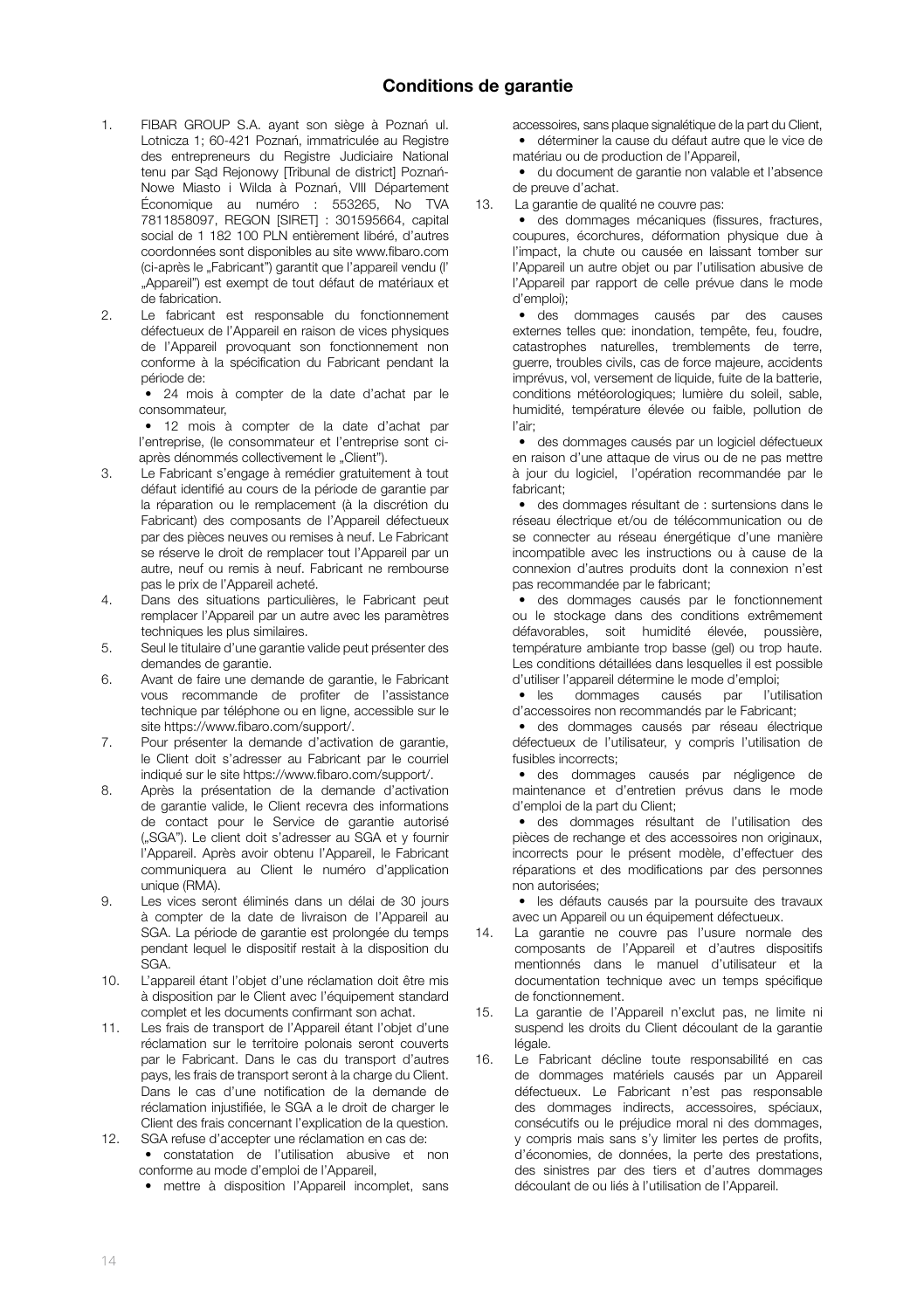# 1. Desatornille el panel del lado izquierdo



# 2. Quite el panel lateral



### 3. Conecte los cables como se muestra en la imagen inferior



### 4. Conecte el Home Center 2

Conecte el cable de alimentación a la red eléctrica, y el cable de red al zócalo de LAN de su router (Home Center 2 requiere un router).

### 5. Encienda el Home Center 2

Encienda el Home Center 2 mediante el botón de ENCENDIDO y espere aproximadamente unos 2 minutos a que el dispositivo arranque. Un correcto conexionado se mostrará mediante los LEDs 1, 2, 3 (vea el glosario más abajo).

ES



# 6. Inicie la sesión en el Home Center 2

Vaya a www.fibaro.com/support, luego descargue e instale FIBARO Finder designado para su sistema operativo. Ejecute el FIBARO Finder y haga clic en "Actualizar". Aparecerá la lista de Home Center 2 disponible en su red local.

Seleccione Home Center 2 reconociéndolo por su número de serie (el número está en la placa en la parte inferior de la carcasa) y haga clic en "Conectar". Después de que la página de inicio de sesión con éxito aparece en el navegador.

Elija su versión de idioma, luego inicie sesión con credenciales predeterminadas: Ingresar: admin Contraseña: admin

### 7. Descarga la app móvil









Indicadores LED

LAN - HC2 está conectado a la Ethernet



INTERNET - HC2 está conectado a Internet



Z-WAVE - Comunicaciones en la red Z-Wave



RECUPERACIÓN - Modo Recuperación activo



MODO APRENDIZAJE [parpadeo lento] - un nuevo dispositivo se está incluyendo en la red Z-Wave MODO APRENDIZAJE [parpadeo] - un dispositivo se está eliminando de la red Z-Wave MODO APRENDIZAJE [parpadeo rápido] - un dispositivo se ha incluido/borrado de la red Z-Wave



ACTUALIZACIÓN - Una nueva versión de software está disponible para descargarse

EN SERVICIO - Actualización de software en proceso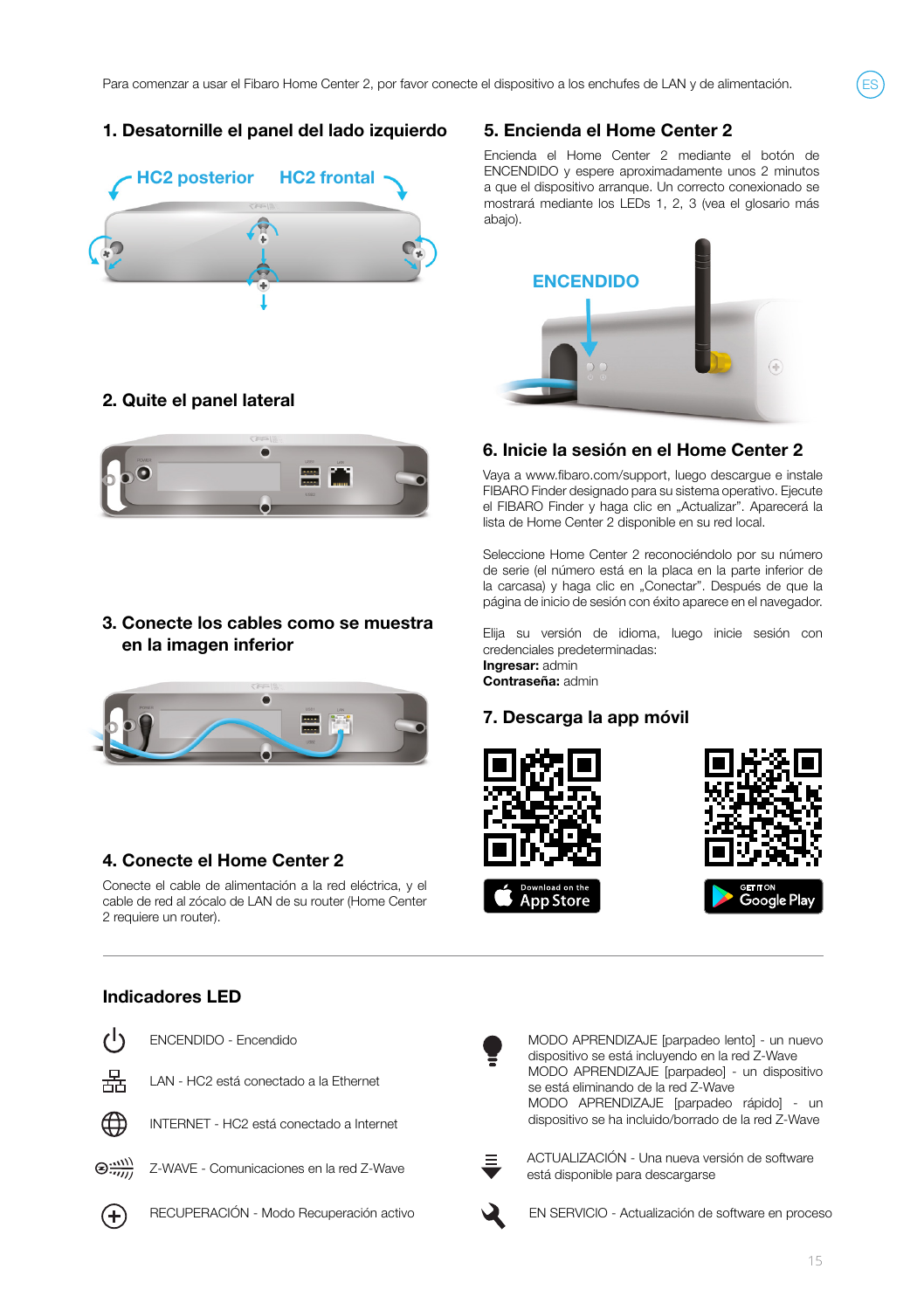### Botones del panel posterior



### ENCENDIDO

- pulse para encender el HC2
- pulse (cuando el HC2 está encendido) para resetear el dispositivo
- presione y mantenga pulsado durante unos 10 segundos para apagar el HC2

#### RECUPERACIÓN

- Desconecte la fuente de alimentación. Presione y mantenga pulsado el botón de Modo de Recuperación mientras vuelve a reconectar la alimentación (suelte el botón tras entrar en el Modo de Recuperación)\*.
- pulse una vez entrar en Modo de Aprendizaje (añadir un nuevo dispositivo a la red Z-Wave),
- pulse dos veces entrar en Modo de Aprendizaje (borrar un dispositivo a la red Z-Wave),
- presione y mantenga pulsado para fijar la IP estática: 192.168.81.1\*

\*Nota: tras fijar la IP estática al Home Center 2, perderá la conexión al router.

# Declaración UE de conformidad simplificada

Por medio de la presente Fibar Group S.A. declara que el dispositivo cumple con los requisitos esenciales y cualesquiera otras disposiciones aplicables o exigibles de la Directiva 2014/53/EU. El texto completo de la declaración UE de conformidad está disponible en la dirección Internet siguiente: www.manuals.fibaro.com



Este producto no es un juguete. Manténgalo lejos del alcance de los niños y animales!



No exponga este producto a humedad, agua u otros líquidos. Nunca coloque ningún recipiente de transporte de agua cerca o encima de la unidad.



No intente examinar o reparar este producto usted mismo.



Este producto está diseñado para uso en interiores solamente. ¡No lo utilice en exteriores!

# Conformidad con la directiva RAEE

El dispositivo marcado con este símbolo no debe eliminarse ni desecharse con los residuos domésticos. Es la responsabilidad del usuario entregar el dispositivo fuera de funcionamiento a un punto de reciclaje designado.

| <b>Datos Técnicos</b>                    |                                                                                                                     |  |
|------------------------------------------|---------------------------------------------------------------------------------------------------------------------|--|
|                                          |                                                                                                                     |  |
| Fuente de alimentación:                  | 12V DC (incluido)                                                                                                   |  |
| Interfaz de red:                         | 10/100/1000 Base-T (Gigabit) Ethernet (RJ-45)                                                                       |  |
| Protocolo Radio:                         | 7-Wave                                                                                                              |  |
| Frequencia radio:                        | 868.42/868.40 MHz EU; 908.42/908.40 MHz US<br>919.82/919.80 MHz HK<br>921.42/921.40 MHz ANZ<br>869.02/869.00 MHz RU |  |
| Potencia de transmisión máxima:          | 0dBm                                                                                                                |  |
| Distancia:                               | hasta 30 m<br>(dependiendo de la estructura de construcción)                                                        |  |
| Temperatura:                             | $10-40^{\circ}$ C                                                                                                   |  |
| Dimensiones (W x D x H):                 | 225 x 185 x 44 mm                                                                                                   |  |
| Cumplimiento de las directivas de la UE: | RFD 2014/53/FU<br>RoHS 2011/65/FU                                                                                   |  |

16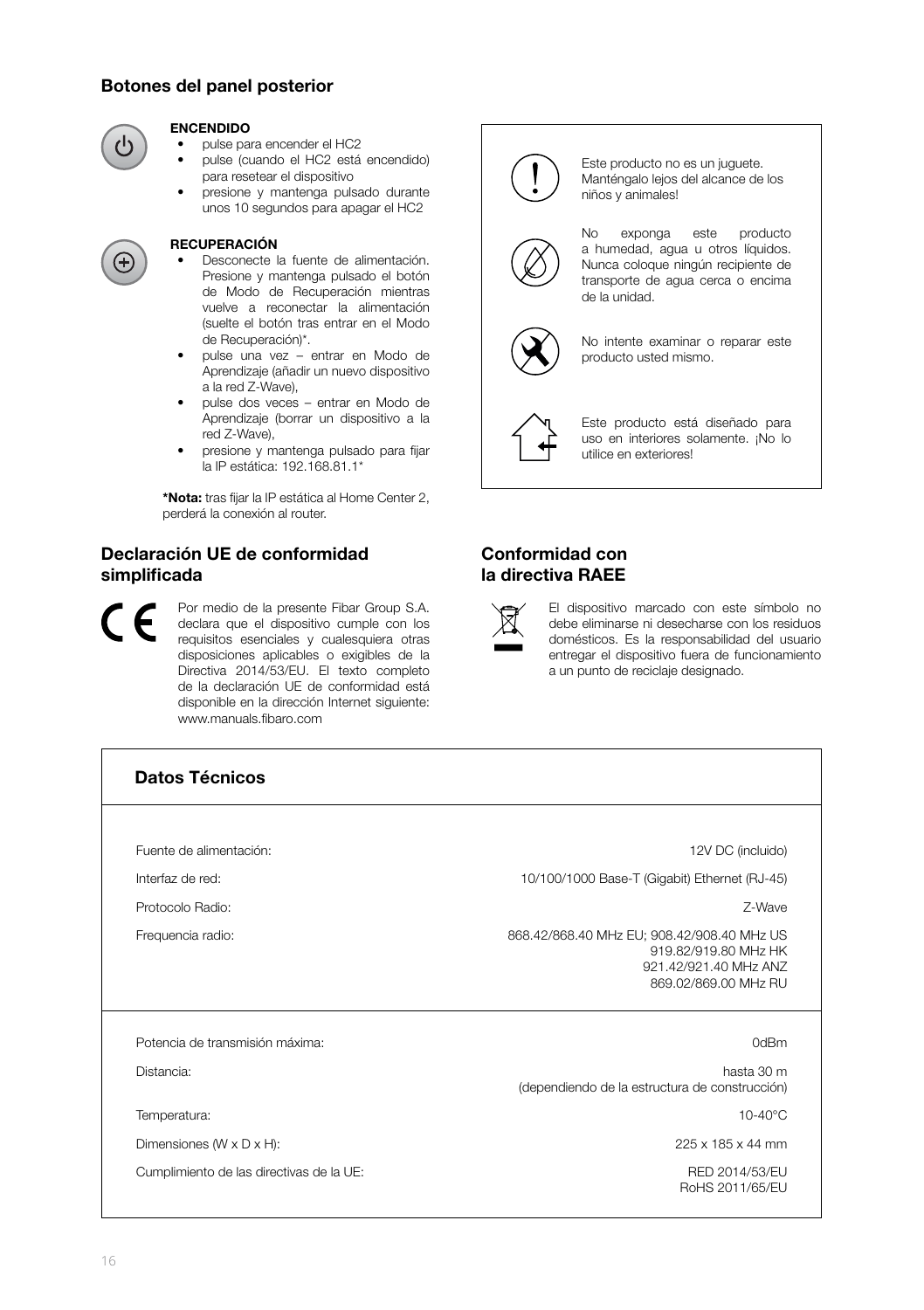### Condiciones de garantía

- 1. FIBAR GROUP SA con domicilio social en la calle Lotnicza 1, 60-421 Poznan, inscrita en el Nacional Registro Judicial por el Juzgado de Distrito de Poznań-Nowe Miasto y Wilda, Sala 8a de lo Económico del Nacional Registro Judicial bajo el número: 553 265, CIF 7811858097, REGON [Número Estadístico]: 301595664, con el capital social de 1.182.100 PLN, totalmente desembolsado, los demás datos de contacto están disponibles en la página web: www.fibaro.com (en adelante "Fabricante") otorga la garantía para el dispositivo vendido ("Dispositivo") y declara que está libre de defectos en material y mano de obra.
- 2. El Fabricante es responsable del funcionamiento defectuoso del Dispositivo debido a los defectos físicos inherentes al Dispositivo que causen su funcionamiento no conforme con las especificaciones del Fabricante en el periodo de:

• 24 meses desde la fecha de compra por parte del consumidor,

• 12 meses desde la fecha de compra por parte del Cliente empresarial (consumidor y Cliente empresarial en lo sucesivo se denominan conjuntamente el Cliente")

- 3. El Fabricante se compromete a eliminar sin cargo adicional, los defectos revelados durante la garantía mediante la reparación o el reemplazo (según el Fabricante lo considera oportuno) de los componentes defectuosos del Dispositivo por las piezas nuevas o reacondicionadas. El Fabricante se reserva el derecho de sustituir todo el Dispositivo por uno nuevo o reacondicionado. El Fabricante no reembolsa el dinero por el Dispositivo comprado.
- 4. En situaciones especiales, el Fabricante podrá sustituir el Dispositivo por otro con los parámetros técnicos lo más similares posibles.
- 5. Sólo el titular de una garantía válida puede presentar una reclamación de Garantía.
- 6. Antes de presentar la reclamación, el Fabricante recomienda contactarse con la asistencia técnica por teléfono o por Internet cuyos datos están disponibles en la página https://www.fibaro.com/support/.
- 7. Con el fin de presentar la reclamación, el Cliente debe ponerse en contacto con el Fabricante a la dirección de correo electrónico indicada en la página https:// www.fibaro.com/support/.
- 8. Después de haber presentado adecuadamente la reclamación, el Cliente recibirá los datos de contacto al Centro autorizado de servicio de garantía ("ASG"). El Cliente debe contactarse y entregar el Dispositivo a la ASG. Tras la recepción del Dispositivo, el Fabricante informará al Cliente sobre el número de la notificación (RMA).
- 9. Los defectos serán eliminados dentro de los 30 días, a contar desde la fecha de entrega del Dispositivo al ASG. El periodo de garantía se extiende por el tiempo en el que el Dispositivo esté a disposición del ASG.
- 10. El Dispositivo, objeto de la reclamación, debe estar puesto a disposición por el Cliente con el equipamiento completo estándar y los documentos que confirman su compra.
- 11. Los gastos de transporte del Dispositivo, objeto de la reclamación, en el territorio de la República de Polonia serán cubiertos por el Fabricante. En el caso de transporte de otros países, los gastos de transporte serán a cargo del Cliente. En el caso de una reclamación injustificada, ASG tiene el derecho de cobrar al Cliente los gastos asociados con la

aclaración del caso.

- 12. ASG se niega a aceptar la reclamación en el caso:
	- del uso del Dispositivo no conforme a su destino y al manual de uso,

• facilitar el Cliente, el Dispositivos incompleto, sin accesorios, sin placa de identificación,

• determinar la causa del defecto que no sea defecto de material o de fabricación inherente al Dispositivo,

• del documento de garantía inválido o falta de justificante de compra.

13. La Garantía de calidad no cubre:

• los daños mecánicos (grietas, fracturas, cortes, abrasiones, deformación física debido a un golpe, caída o dejar caer otro objeto sobre el Dispositivo sobre el uso no conforme a su destino determinado en el manual de uso);

• los daños ocasionados por causas externas, tales como: inundaciones, tormentas, incendios, rayos, desastres naturales, terremotos, guerras, disturbios civiles, fuerza mayor, accidentes imprevistos, robos, daños por líquidos, fugas de la batería, condiciones climáticas; acción de rayos soles, arena, humedad, alta o baja temperatura, contaminación atmosférica;

• el daño ocasionado por el software que funcione incorrectamente, debido al ataque del virus informático, o no utilizar la actualización de software según lo recomendado por el Fabricante;

• los daños ocasionados por: sobrecargas en la red eléctrica y/o de telecomunicaciones o conectarse a la red de una manera no conforme a las instrucciones de uso o debido a la conexión de otros productos cuya conexión no está recomendada por el Fabricante;

• los daño ocasionados por el trabajo o el almacenamiento del Dispositivo en condiciones extremadamente adversas, es decir, alta humedad, polvo, temperatura baja (helada) o temperatura ambiente demasiado alta. Las condiciones específicas en las que es admisible utilizar el Dispositivo están determinas en el manual de uso;

• los daños causados por el uso de accesorios no recomendados por el Fabricante;

• los daños causados por la instalación eléctrica defectuosa del usuario, incluyendo el uso de fusibles incorrectos;

• los daños resultantes de ignorar el Cliente las acciones de mantenimiento y servicio previstos en el manual de uso;

• los daños resultantes del uso de las piezas de repuesto y accesorios no-originales, inadecuados para el modelo, la realización de reparaciones y modificaciones por personas no autorizadas;

• los defectos causados por continuar el uso del Dispositivo o accesorios defectuosos.

- 14. La garantía no cubre el desgaste normal de las piezas del Dispositivo y otras piezas mencionadas en el manual de uso y la documentación técnica con un tiempo de uso determinado.
- 15. La garantía del Dispositivo no excluye, no limita y no suspende los derechos del Cliente resultantes de la garantía.
- 16. El Fabricante no se hace responsable de los daños ocasionados por el Dispositivo defectuoso. El Fabricante no se hace responsable de los daños indirectos, incidentales, especiales, consecuenciales o punitivos, o daños, incluyendo entre otros el lucro cesante, ahorros, datos, pérdida de beneficios, reclamaciones de terceros u otros daños derivados de o relacionados con el uso de Dispositivo.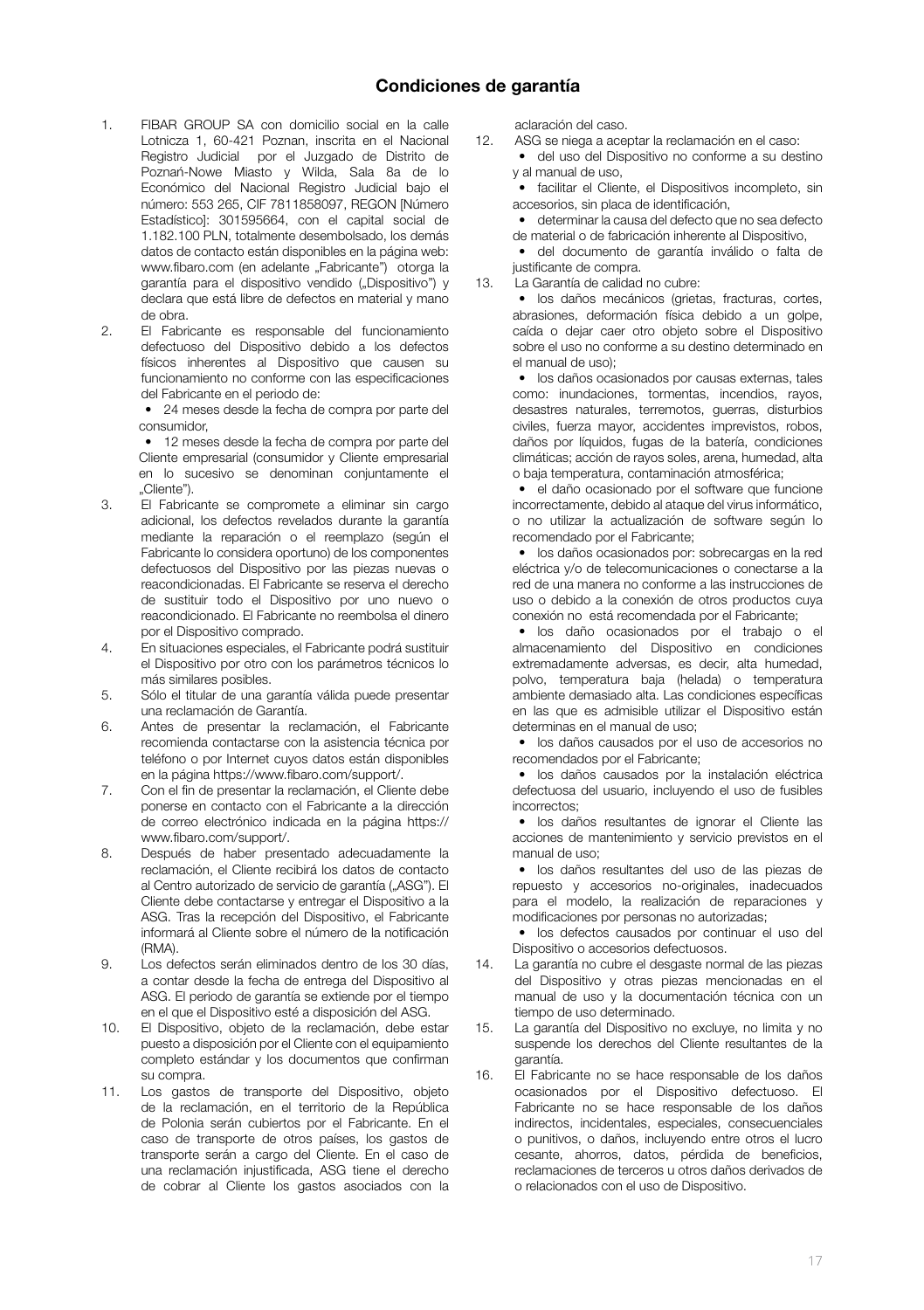Para começar a utilizar o Fibaro Home Center 2, por favor ligue o dispositivo às tomadas de alimentação e de rede como indicado em baixo.

# 1. Retire os parafusos do painel esquerdo

PT



# 2. Retire o painel lateral



# 3. ligue os fios como indicado na figura em baixo



### 4. Ligue o Home Center 2

Ligue o cabo de alimentação à tomada e o cabo de rede na porta LAN do seu router (o Home Center 2 necessita de um router externo).

# 5. Arranque o Home Center 2

Ligue o Home Center 2 no botão de "Power" e espere aprox. 2 minutos para que o dispositivo arranque. Um arranque bem-sucedido será sinalizado pelos LED's 1, 2 e 3 (ver o glossário em baixo).



### 6. Login no Home Center 2

Acesse a www.fibaro.com/support, depois faça download e instale o FIBARO Finder designado para o seu sistema operacional. Execute o FIBARO Finder e clique em "Atualizar". A lista de Home Center 2 disponível na sua rede local aparecerá. Selecione o Home Center 2, reconhecendo-o pelo seu número de série (o número está na placa na parte inferior da caixa) e clique em "Conectar". Depois de uma conexão bem sucedida a página de login aparecerá no seu navegador.

Escolha a sua versão de idioma e faça login com as credenciais padrão:

Login: admin Password: admin

7. Faça download da aplicação para dispositivos móveis.











LAN - HC2 ligado à rede local INTERNET - HC2 ligado à Internet



Z-WAVE - comunicação com a rede Z-Wave



RECOVERY - Modo de recuperação ativo

LEARN MODE [piscando lentamente] – um novo dispositivo está sendo associado à rede Z-Wave LEARN MODE [piscando] – um dispositivo está sendo removido da rede Z-Wave LEARN MODE [piscando rapidamente] – Modo de recuperação ativo



UPDATE - Nova versão de software disponível para download.

SERVICE - Atualização de software em progresso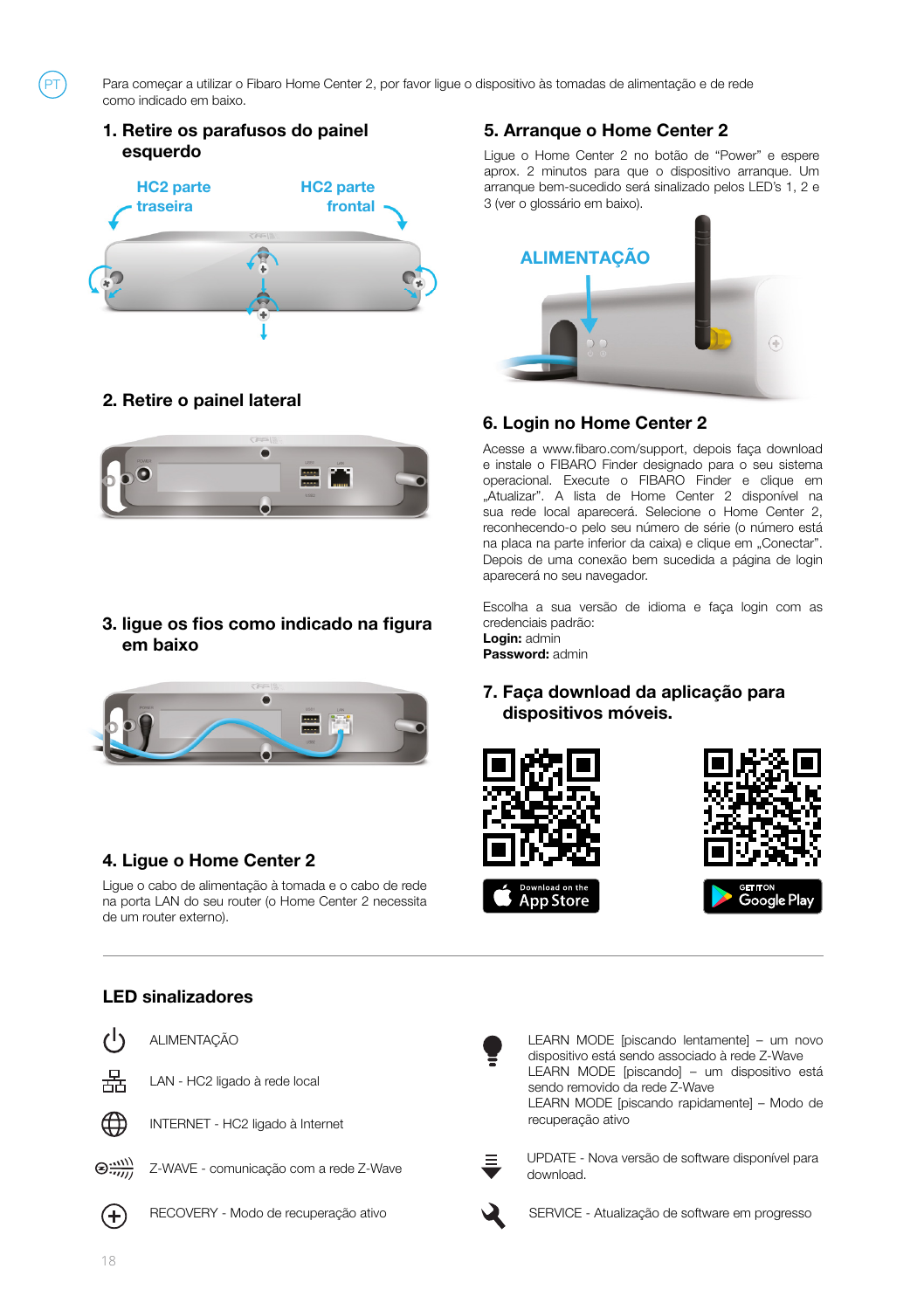# Botões do Painel traseiro



# ALIMENTAÇÃO

- prima para ligar o HC2
- prima (quando o HC2 está ON) para fazer "reset" ao dispositivo
- prima durante 10 segundos aprox. para desligar o HC2



#### **RECOVERY**

- Desligue a alimentação. Mantenha premido o botão "RECOVERY" ao alimentar o dispositivo (solte o botão despois de entrar no modo de recuperação)\*.
- prima uma vez entra em modo associação (adiciona um novo dispositivo à rede Z-Wave)
- prima duas vezes entra em modo dissociação (remove dispositivo da rede Z-Wave)
- prima continuamente para definir o ip estático: 192.168.81.1\*

\*Note: depois de definido o IP estático, o Home Center 2 irá perder comunicação com o Router.

# Declaração UE de conformidade simplificada

Fibar Group S.A. declara que este dispostivo está conforme com os requisitos essenciais e outras disposições da Directiva 2014/53/EU. O texto integral da declaração de conformidade está disponível no seguinte endereço de Internet: www.manuals.fibaro.com



Este produto não é um brinquedo. Mantenha longe de crianças e animais!



Não exponha este produto a humidade, água ou outros líquidos. Nunca coloque qualquer recipiente que transporte água perto ou em cima da unidade.



Não tente examinar ou reparar este produto você mesmo.



Este produto foi projetado apenas para uso interno. Não use no exterior!

# Conformidade da Diretiva WEEE



O dispositivo rotulado com este símbolo não deve ser colocado com outros resíduos domésticos. Deve ser entregue no ponto de recolha aplicável para a reciclagem de resíduos de equipamentos eléctricos e electrónicos.

| Dados Técnicos                    |                                                                                                                     |  |
|-----------------------------------|---------------------------------------------------------------------------------------------------------------------|--|
|                                   |                                                                                                                     |  |
| Alimentação:                      | 12V DC (incluída)                                                                                                   |  |
| Interface de Rede:                | 10/100/1000 Base-T (Gigabit) Ethernet (RJ-45)                                                                       |  |
| Protocolo Rádio:                  | 7-Wave                                                                                                              |  |
| Frequência Rádio:                 | 868.42/868.40 MHz EU; 908.42/908.40 MHz US<br>919.82/919.80 MHz HK<br>921.42/921.40 MHz ANZ<br>869.02/869.00 MHz RU |  |
| Potência máxima de transmissão:   | $0d$ Bm                                                                                                             |  |
| Alcance:                          | até 30 m<br>(dependendo da estrutura do edifício)                                                                   |  |
| Temperatura de Operação:          | $10-40^{\circ}$ C                                                                                                   |  |
| Dimensões (W x D x H):            | 225 x 185 x 44 mm                                                                                                   |  |
| Cumprimento das directivas da UE: | RFD 2014/53/FU<br>RoHS 2011/65/FU                                                                                   |  |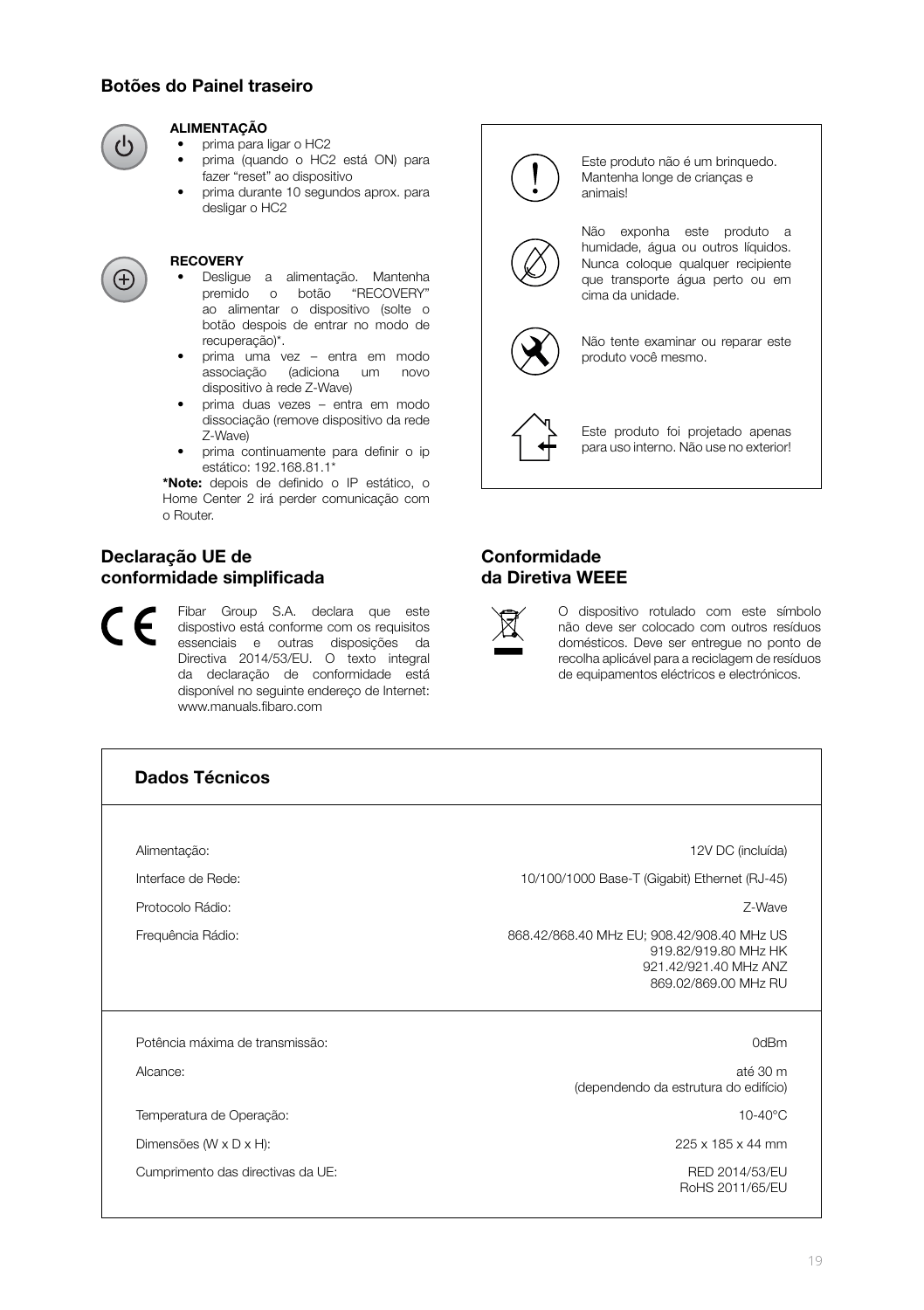# Termos de Garantia

- 1. FIBAR GROUP S.A. ("Fabricante") com sede social na ul. Lotnicza 1, 60-421 Poznań, inscrita no Registo Judicial Nacional da República de Polónia gerado por Tribunal Distrital em Poznań Nowe Miasto e Wilda, XIII Divisão Comercial do Registo Judicial Nacional sob número 553265, NIF 7811858097, REGON 301595664, capital social de 1 182 100 PLN pagado na sua totalidade, outros dados de contato disponível sob: www.fibaro.com garante o Aparelho vendido ("Aparelho") está livre dos defeitos de material ou de produção).
- 2. O funcionamento defeituoso do Aparelho que não conformará com a informação comunicada por Fabricante que seja resultado dos defeitos físicos do Aparelho será considerado a responsabilidade de Fabricante no período de:
	- 24 meses da data de compra pelo consumidor,

• 12 meses da data de compra pelo comerciante (consumidor e comerciante serão em adelante junto denominados como "Cliente".

- 3. Após deste período de garantia, Fabricante deve remover gratuitamente os defeitos por meios de reparar ou substituir (após avaliação feita por Fabricante) todas as peças defeituosas do Aparelho com peças novas ou revitalizadas. Fabricante reserva o direito a substituir o Aparelho inteiro com um Aparelho novo ou revitalizado. Fabricante não reembolsará o Cliente.
- 4. Nos casos particulares Fabricante pode substituir o Aparelho com um quais parámetros técnicos serão semelhantes.
- 5. Apenas o proprietário do documento da garantia válido pode apresentar reclamações.
- 6. Antes de apresentar uma reclamação, Fabricante recomenda contatar o Auxilio ao Cliente, via telefono ou e-mail na página Web: https://www.fibaro.com/ support.
- 7. Para apresentar uma reclamação Cliente deve contatar o Fabricante por e-mail no endereço mencionado na página Web: https://www.fibaro.com/support.
- 8. Caso a reclamação será admitida, Cliente receberá o contacto para seu Centro de Serviço Autorizado (CSA). Cliente deverá contactar o CSA e entrega-lhe o Aparelho. Após receber o Aparelho o Fabricante enviará ao Cliente o número da sua reclamação (RMA).
- 9. Os defeitos serão removidos dentro um prazo de 30 dias, contando da data de entrega do Aparelho a CSA. O período da garantia será estendido por tempo no qual o Aparelho se encontrará na disposição de CSA.
- 10. Cliente deverá entregar o Aparelho reclamado junto com todos os acessórios estandartes e documentos comprovantes da sua compra.
- 11. Custes de transporte do produto reclamado no territorio da Polónia serão cobrados pelo Fabricante. Caso o Aparelho será transportdo no estrangeiro, custes de transporte do produto reclamado serão cobrados pelo Cliente. Caso a reclamação seja injustificada, CSA tem direito a condenar o Cliente nas despesas relacionadas com a resolução do pedido
- 12. CSA recusará uma reclamação no caso de:
	- uma utilização abusiva do Aparelho e contra as recomendações do manual,

• a entrega do Aparelho incompleto, sem acessórios, sem placa sinalética pelo Cliente,

• a causa da falha do Aparelho seja não por defeito material ou da produção deste Aparelho,

• o documento da garantia seja inválido e falta dos documentos da compra.

13. Fabricante não será responsável por nenhumas falhas ao património causadas por Aparelho defeituoso. Fabricante não será responsável por nenhumas perdas indiretas, particulares, consequentes ou morais, nem por nenhumas perdas dos lucros, poupanças, dados, bens, reclamações das pessoas terceiras. Garantia de qualidade não se aplica a:

• danos estéticos (riscos, quebras, cortes, esfregos, deformações físicas que sejam resultados de impacto, queda ou lançamento dum outro objeto em cima do Aparelho ou sua utilização abusiva, não indicada no manual);

• danos que sejam resultado dum fator externo, p.ex.: inundacação, tempestade, incêndio, raios, terremotos, guerras, conflitos sociais, força maior, occorências imprevisíveis, roubo, inundação com um líquido, efusão de bateria, condições meteorológicas; raios de sol, areia, humidade, baixa ou elevada temperatura, polução do ar;

• danos que sejam resultado do funcionamento incorreto do software, um ciberataque dum vírus, ou inconformidade com as atualizações do software segundo as recomendações do fabricante;

• danos que sejam resultado das sobretensões nas redes energéticas e/ou de telecomunicação, ou no caso da ligação incorreta do Aparelho à rede inconforme com o manual, ou da ligação dos outros produtos que não são recomendados por Fabricante;

• danos que sejam resultado do funcionamento do Aparelho ou seu armazém nas condições drasticamente desfavoráveis, entendidos como: humidade considerável, polinização, as temperaturas demasiado baixas (frio) ou altas. Condições particulares do uso do Aparelho se encontram descritos no manual;

• danos que sejam resultado do uso dos acessórios não recomendados pelo Fabricante;

• danos que sejam resultado das faltas na instalação elétrica do usuário, inclusive fusíveis inadequados;

• danos que sejam resultado da falta de observação da correta conservação e uso do Aparelho pelo Cliente, descritos no manual;

• danos que sejam resultado do uso das peças dos fabricantes terceiros, peças ou acessórios impróprios para dado modelo, reparações ou alterações condutas pelas pessoas não autorizadas; - danos que sejam resultado do uso continuo do Aparelho ou acessórios ineficazes.

- 14. Garantia não se aplica também às peças consumíveis do Aparelho ou outras partes mencionadas no manual ou na documentação técnica que funcionam por um prazo definido.
- 15. A presente garantia não anula, limita nem suspende nenhuns poderes de Cliente que resultam do chamamento de garantia.
- 16. Fabricante não será responsável por nenhumas falhas ao património causadas por Aparelho defeituoso. Fabricante não será responsável por nenhumas perdas indiretas, particulares, consequentes ou morais, nem por nenhumas perdas dos lucros, poupanças, dados, bens, reclamações das pessoas terceiras ou outras perdas que serão o resultado ou serão ligados com o funcionamento do Aparelho. including, inter alia, loss of profits, savings, data, loss of benefits, claims by third parties and any other damages arising from or related to the use of the Device.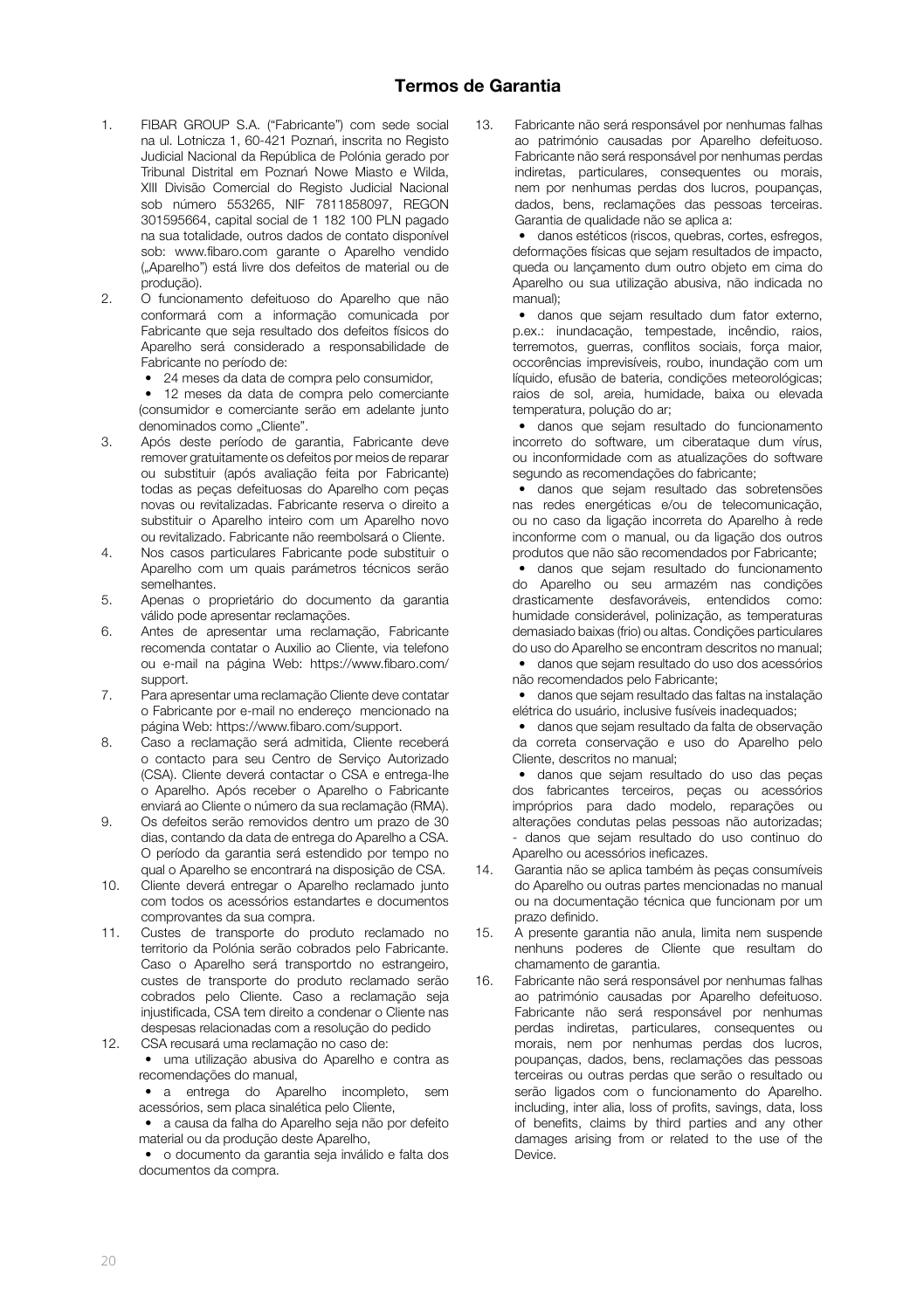Для того чтобы начать использование контроллерa системы модель: Fibaro Home Center 2, пожалуйста, подключите устройство к электрическому току и розетке LAN, как показано ниже.

# **1. Отвинтить левую боковую панель**



### **2. Снимите боковую панель**



### **3. Подключите провода, как показано на рисунке ниже**



### **4. Подключи Home Center 2**

Подключите кабель питания к электрической сети, а также сетевой кабель к розетке локальной сети в маршрутизаторе (Home Center 2 требуется внешний маршрутизатор).

### **Индикаторы**

POWER - включения питания



LAN - HC2 подключен к Ethernet



ИНТЕРНЕТ - подключен к Интернету



Z-WAVE - communication within Z-Wave network



RECOVERY - Режим восстановления активный

# **5. Запуск Home Center 2**

Запустить Home Center 2 с кнопки включения питания и подождать около 2 минуты чтобы начать. Правильное соединение будет сигнализированное диодам 1, 2, 3 (можно увидеть ниже).

RU



### **6. Авторизация Home Center 2**

Перейдите на страницу www.fibaro.com/support, затем загрузите и установите FIBARO Finder, предназначенный для вашей операционной системы. Запустите FIBARO Finder и нажмите «Обновить». Появится список Home Center 2, доступных в вашей локальной сети. Выберите Home Center 2, узнав его по его серийному номеру (номер находится на пластине внизу корпуса) и нажмите "Подключить". После успешного подключения, в браузере появится страница входа в систему. Выберите свой язык интерфейса, а затем войдите с учётными данными по умолчанию: **Логин:** admin

**Пароль:** admin

# **7. Скачайте приложение для мобильного устройства**







LEARN MODE- мигающий медленно - новое устройство добавлено к сети Z-Wave LEARN MODE - мигающим - устройство удалено из сети Z-Wave LEARN MODE - мигает быстро - устройство было добавлено / удалено



UPDATE - Новая версия программного обеспечения, доступного для загрузки



SERVICE - Обновление программного обеспечения в процессе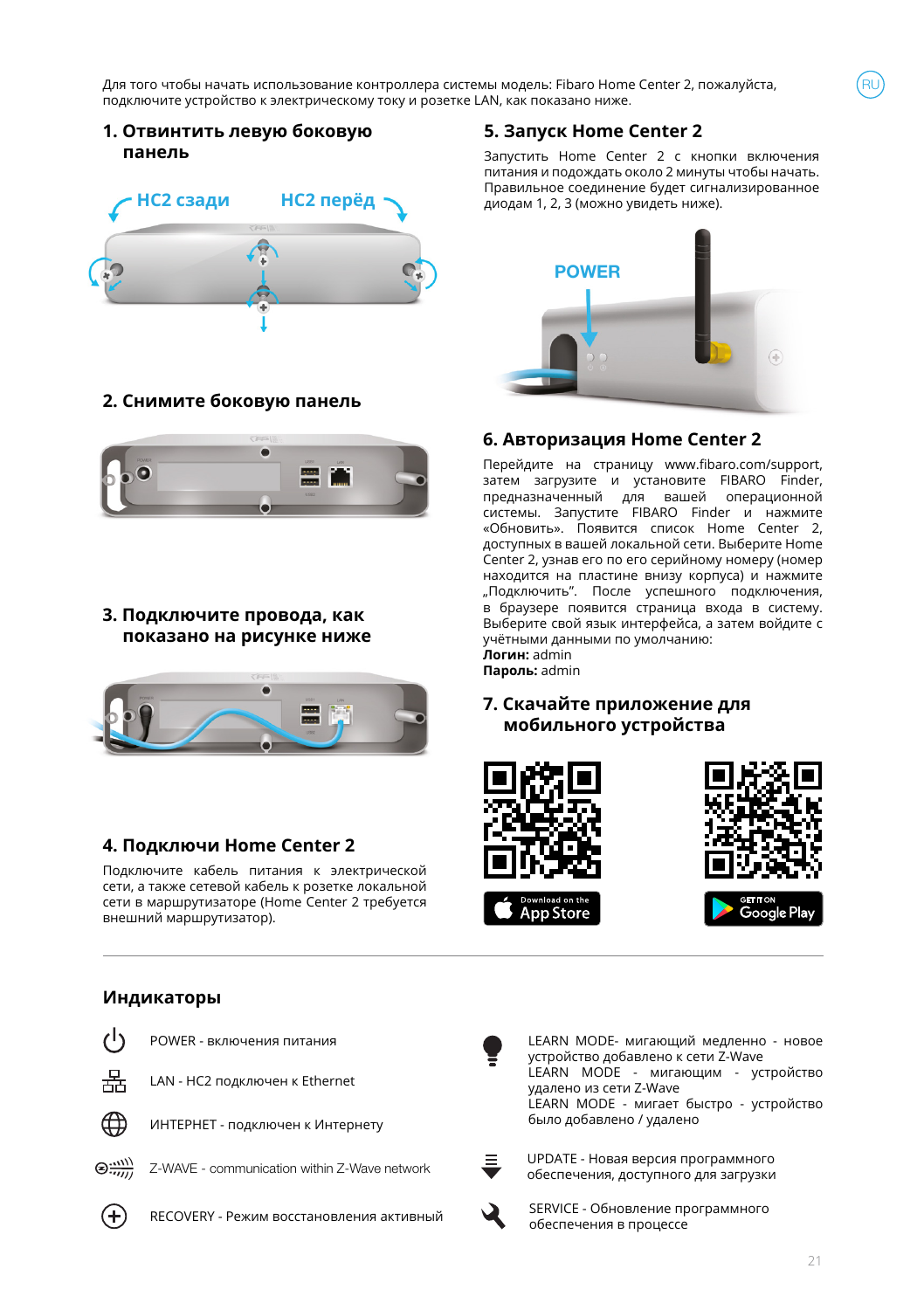### **Кнопки задней панели**



# POWER

- Нажмите, чтобы включить HC2 ON
- Нажмите (когда HC2 ON) для сброса устройства
- Нажмите и удерживайте в течение около 10 секунд, чтобы выключит HC2 OFF

#### RECOVERY

- Отключите источник питания. Нажмите и удерживайте кнопку<br>Recovery и при повторном повторном включении питания (отпустите кнопку после входа в режим Recovery)\*
- Нажмите один раз запуск (добавить новое устройства к сети Z-Wave),
- Нажмите дважды запуск Learn Mode (удалить устройство с сети Z-Wave)
- Нажмите и удерживайте, чтобы установить IP: 192.168.81.1\*

**\*Заметить:** после установки статического IP-Home Center 2 потеряет подключение маршрутизатора.

### **Упрощенная декларация соответствия ЕС**

Fibar Group S.A. настоящим заявляет, что устройство соответствует Директиве 2014/53/EU. Полный текст декларации соответствия ЕС доступен по следующему адресу в сети Интернет: www.manuals. fibaro.com



Этот продукт не является игрушкой. Беречь от детей и животных!

Не подвергайте устройство<br>воздействию влаги. воды воздействию влаги, или других жидкостей. Ни в коем случае не помещайте водопроводные трубы вблизи или сверху устройства.



Не пытайтесь самостоятельно ремонтировать устройство.



Устройство предназначено только для использования<br>внутри помещений. Не .<br>те устройство на "<br>те устройство на используйте устройство улице!



### **Соответствие директиве WEEE**



Устройство, помеченное этим символом, не должно утилизироваться вместе с другими бытовыми отходами. Устройство должно быть передано в соответствующий пункт сбора вторсырья для утилизации электрического и электронного оборудования.

| Техническая информация      |                                                                                                                     |  |
|-----------------------------|---------------------------------------------------------------------------------------------------------------------|--|
|                             |                                                                                                                     |  |
| Источник питания:           | 12V DC (включены)                                                                                                   |  |
| Сетевой интерфейс:          | 10/100/1000 Base-T (Gigabit) Ethernet (RJ-45)                                                                       |  |
| Протокол радиосвязи:        | Z-Wave                                                                                                              |  |
| Радио частота:              | 868.42/868.40 MHz EU; 908.42/908.40 MHz US<br>919.82/919.80 MHz HK<br>921.42/921.40 MHz ANZ<br>869.02/869.00 MHz RU |  |
| Maximum transmit power:     | 0dBm                                                                                                                |  |
| Радиус работы:              | До 30 метров<br>(в зависимости от конструкции здания)                                                               |  |
| Рабочая температура:        | 10-40°C                                                                                                             |  |
| Dimensions (W x D x H):     | 225 x 185 x 44 mm                                                                                                   |  |
| Соответствие директивам ЕС: | RED 2014/53/EU                                                                                                      |  |

RoHS 2011/65/EU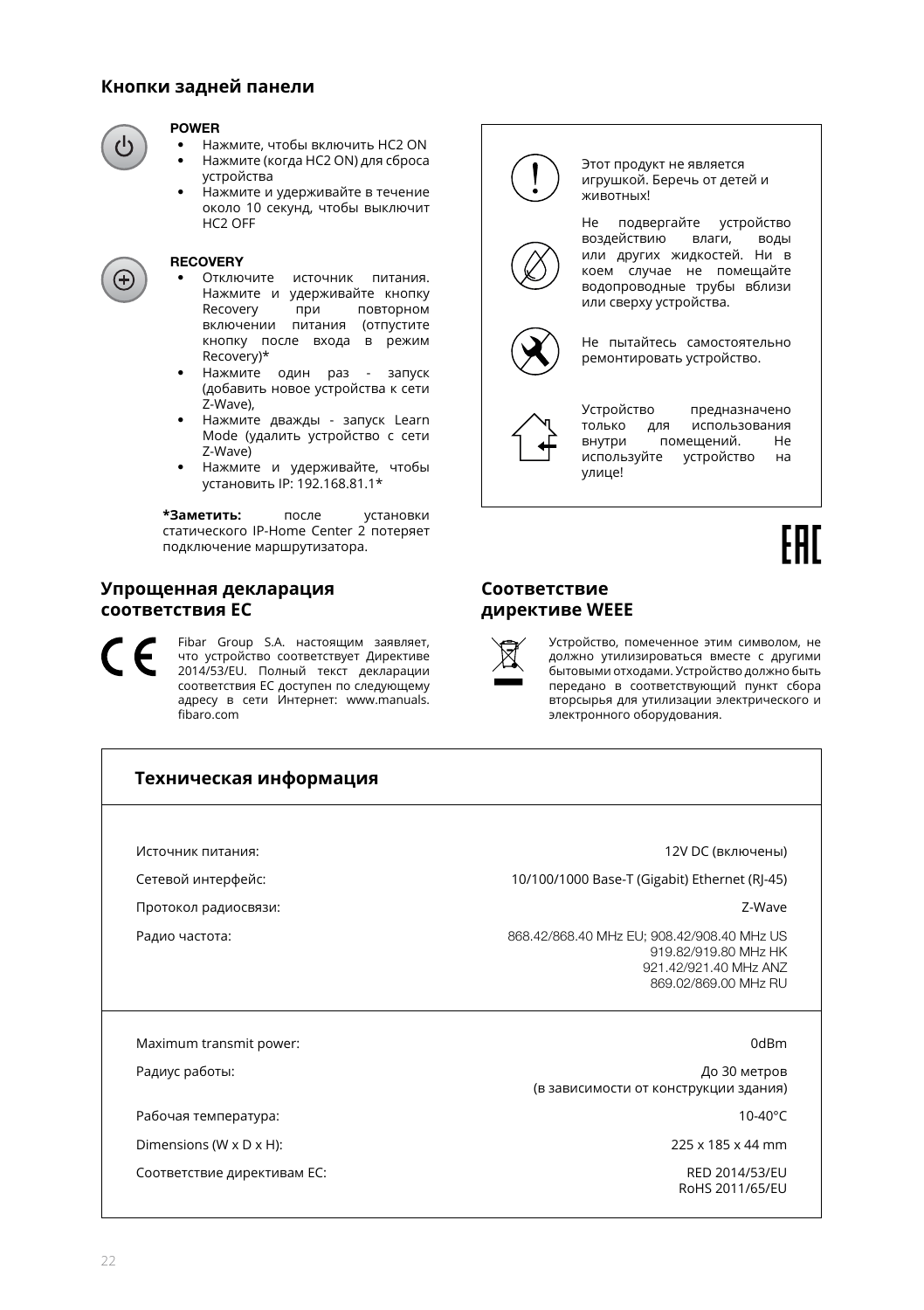- 1. Компания FIBAR GROUP S.A. с местонахождением в Познани, по адресу: ul. Lotnicza 1, 60-421 Poznań, внесенная в реестр предпринимателей Государственного судебного реестра Районного суда Познань Нове-Място и Вильда в Познани, VIII Коммерческий отдел за номером: 553265, ИНН 7811858097, № REGON: 301595664, уставный капитал PLN 1.182.100 оплаченный полностью, остальная контактная информация доступна по адресу: www. fibaro.com (далее "Производитель") гарантирует, что продаваемое устройство (далее: "Устройство") является свободным от дефектов материала или изготовления.<br>Производитель
- 2. Производитель несет ответственность за неисправность Устройства, из-за физических недостатков, присущих Устройству, вызывающих его работу несоответствующую спецификациям Производителя в период:
	- 24 месяца со дня покупки потребителем,

• 12 месяца со дня покупки бизнес-клиентом (потребитель и бизнес-клиент в дальнейшем совместно именуемые "Клиентом").

- 3. Производитель обязуется бесплатно удалить все дефекты, обнаруженные с течение гарантийного периода путем ремонта или замены (по усмотрению Производителя) дефектных элементов Устройства новыми или регенерированными. Производитель оставляет за собой право на замену всего<br>оборудования новым или регенерированным. Производитель не возвращает деньги за купленное Устройство.
- 4. В особых случаях, Производитель может заменить Устройство другим, с наиболее похожими техническими параметрами.
- 5. Только держатель действующего гарантийного документа может предъявлять гарантийные претензии.
- 6. Перед предъявлением гарантийной претензии Производитель рекомендует использовать телефонную или онлайн техническую поддержку, доступную по адресу: https://www.fibaro.com/ support/.
- 7. С целью предъявить претензию Клиент должен связаться с Производителем по электронной почте, направленной в адрес, указанный на странице: https://www.fibaro.com/support/.
- 8. После правильного предъявления претензии, Клиент получит контактную информацию авторизованного гарантийного сервиса ("АГС"). Клиент должен связаться с АГС и доставить туда Устройство. После получения Устройства, Производитель сообщит вам номер заявки (RMA).
- 9. Дефекты будут удалены в течение 30 дней, считая от даты поставки оборудования в АГС. Гарантийный срок продлевается на время, за которое устройство оставалось в АГС.
- 10. Устройство, к которому предъявляется претензия, должно предоставиться Клиентом вместе с комплектным стандартным оборудованием и документами, подтверждающими покупку.
- 11. Затраты на транспорт Устройства на территории Республики Польша несет Производитель. В случае транспорта Устройства из других стран, затраты на транспорт несет Клиент. В случае необоснованной гарантийной претензии, АГС имеет право обременить Клиента затратами, связанными с разъяснением дела.
- 12. АГС отказывается принять претензию, в случае: • обнаружения использования Устройства с прелназначением и руководством по эксплуатации,

• предоставления Клиентом некомплектного Устройства, без оборудования, без шильдика,

• определения другой причины неисправности, чем дефект материала или изготовления, присущий устройству,

• недействительности гарантийного документа и отсутствия доказательства покупки,

13. Гарантия не распространяется на:<br>• механические повреждения

• механические повреждения (трещины, переломы, порезы, ссадины, деформация в результате удара, падения или сброса на Устройство другого предмета или эксплуатация, несоответствующая предназначению Устройства, определенному в руководстве по эксплуатации);

• повреждения, возникшие в результате внешних причин, например наводнения, бури, пожара, удара молнии, стихийных бедствий, землетрясения, войны, гражданских волнений, форс-мажор, непредвиденных случаев, кражи, залива жидкостью, протечки батареи, погодных условий, воздействия солнечного света, песка, влаги, высокой или низкой температуры, загрязнения воздуха;

• повреждения, вызванные неправильной работой программного обеспечения, в результате вирусной атаки, или неиспользование обновлений программного обеспечения в соответствии с рекомендациями Производителя;

• повреждения, вызванные: скачками напряжения в сети электропитания и/или телекоммуникации или подключением к сети несоответственно с руководством по эксплуатации или по поводу подключения других продуктов, которых не Производителем;

• повреждения, вызванные работой или хранением Устройства в крайне неблагоприятных условиях, т.е. высокой влажности, напыления, слишком низкой (мороз) или слишком высокой температуре окружающей среды. Детальные условия, при каких допускается использование Устройства, определяются в руководстве по эксплуатации;

• повреждения, возникшие в результате<br>использования — принадлежностей — не принадлежностей. Яне рекомендуемых Производителем;

• повреждения, вызванные неправильной электрической установкой пользователя, в том числе применением неправильных предохранителей;

• повреждения, возникшие в результате Прекращения Клиентом ухода и обслуживания, предусмотренного руководством по эксплуатации;

• повреждения, возникшие в результате применения неоригинальных, непредназначенных для этой модели запчастей и оборудования, выполнением ремонтов и модификаций неуполномоченными лицами;

• повреждения, возникшие в результате продолжения работы неисправным Устройством или оборудованием.

- 14. Гарантия не распространяется на нормальный износ деталей Устройства и других запчастей, указанных в руководстве по эксплуатации и технической документации с определенным временем работы.
- 15. Гарантия на Устройство не исключает, не ограничивает или приостанавливает права Клиента по дополнительной гарантии.
- 16. Производитель не несет ответственности за ущерб, причиненный имуществу вследствие дефекта Устройства. Производитель не несет ответственности за случайные, специальные, косвенные убытки или за моральный ущерб, включая, среди прочего, потерю прибыли, сбережений, данных, потерю льгот, претензии со стороны третьих лиц или другие убытки, возникающие из или связанные с использованием Устройства.